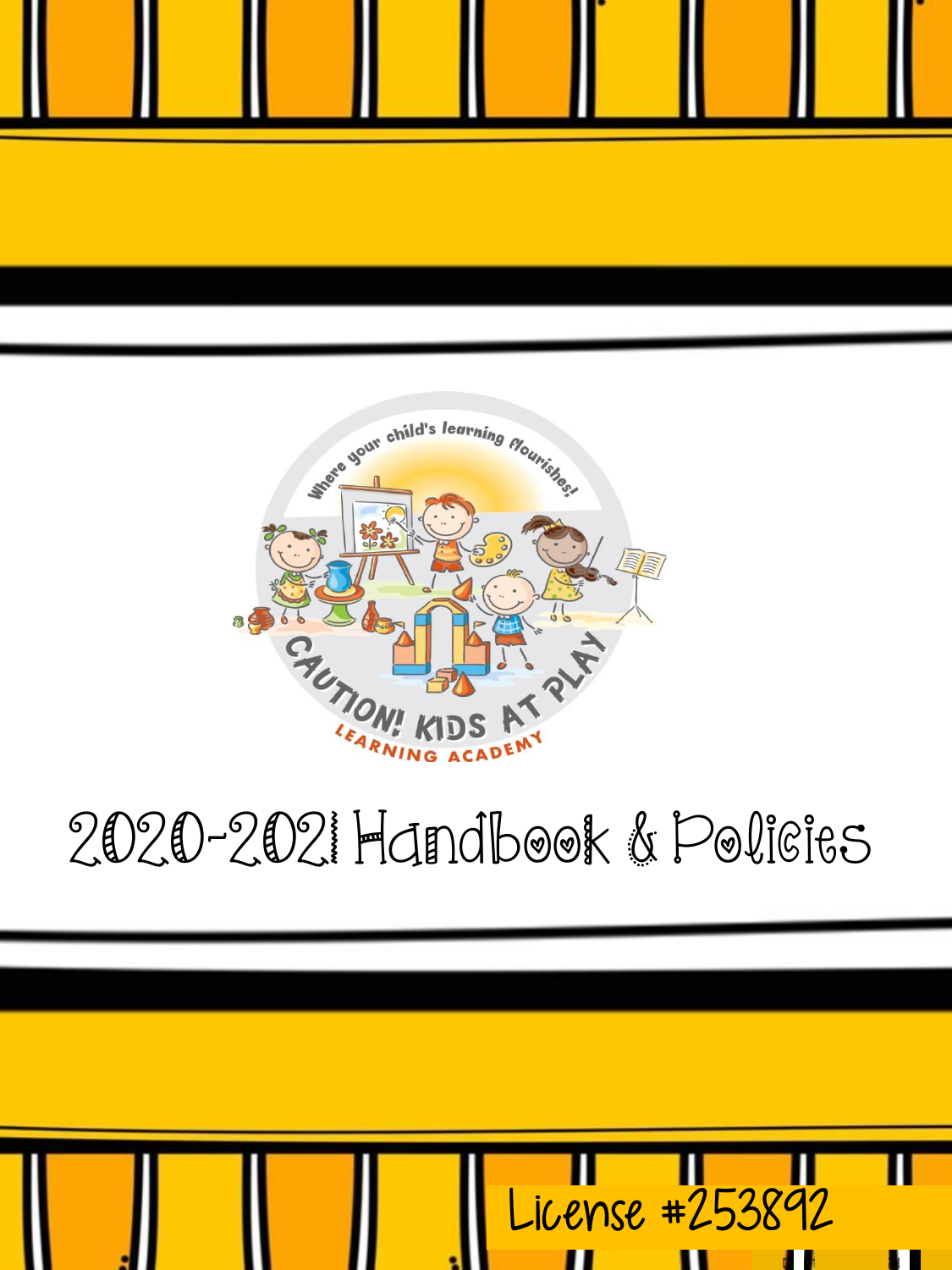# Caution! Kids At Play Learning Academy **Handbook and Policies:**

Welcome to Caution! Kids At Play Learning Academy! I am so

excited you have joined our preschool family! If you have any questions about my handbook, my policies, or our classroom – please feel free to contact me.

Through research and training I have learned that children learn best through play and hands on experiences. I firmly believe that children need to experience things, get messy, investigate their questions and help to solve their problems with their friends. Children learn best through playing games, using their imaginations, expressing their emotions, creating masterpieces and exploring the world around them. It is through these opportunities and experiences that I will help lay the foundation for your child to be successful in kindergarten and in his/her future learning.

As a teacher I will set up intentional play activities and explorations that meet the needs of individual students. I will help to extend their thinking and play to help them learn and grow. I provide a high-quality education and follow the early learning standards for Maryland in helping to prepare your child for kindergarten.



Andrea Campbell Early Childhood Education / Special Education Certified Teacher NAFCC Accredited Provider Maryland Child Care Credential Level 6 / Maryland EXCELS Level 5

14828 Falls Rd, Cockeysville, MD. 21030

410-903-2136 (cell) 443-595-8454 (home)



Thank you for choosing Caution! Kids At Play Learning Academy! We are SO excited you are joining our family. We will love and respect your child. We will help your child grow and develop emotionally, socially, physically and academically!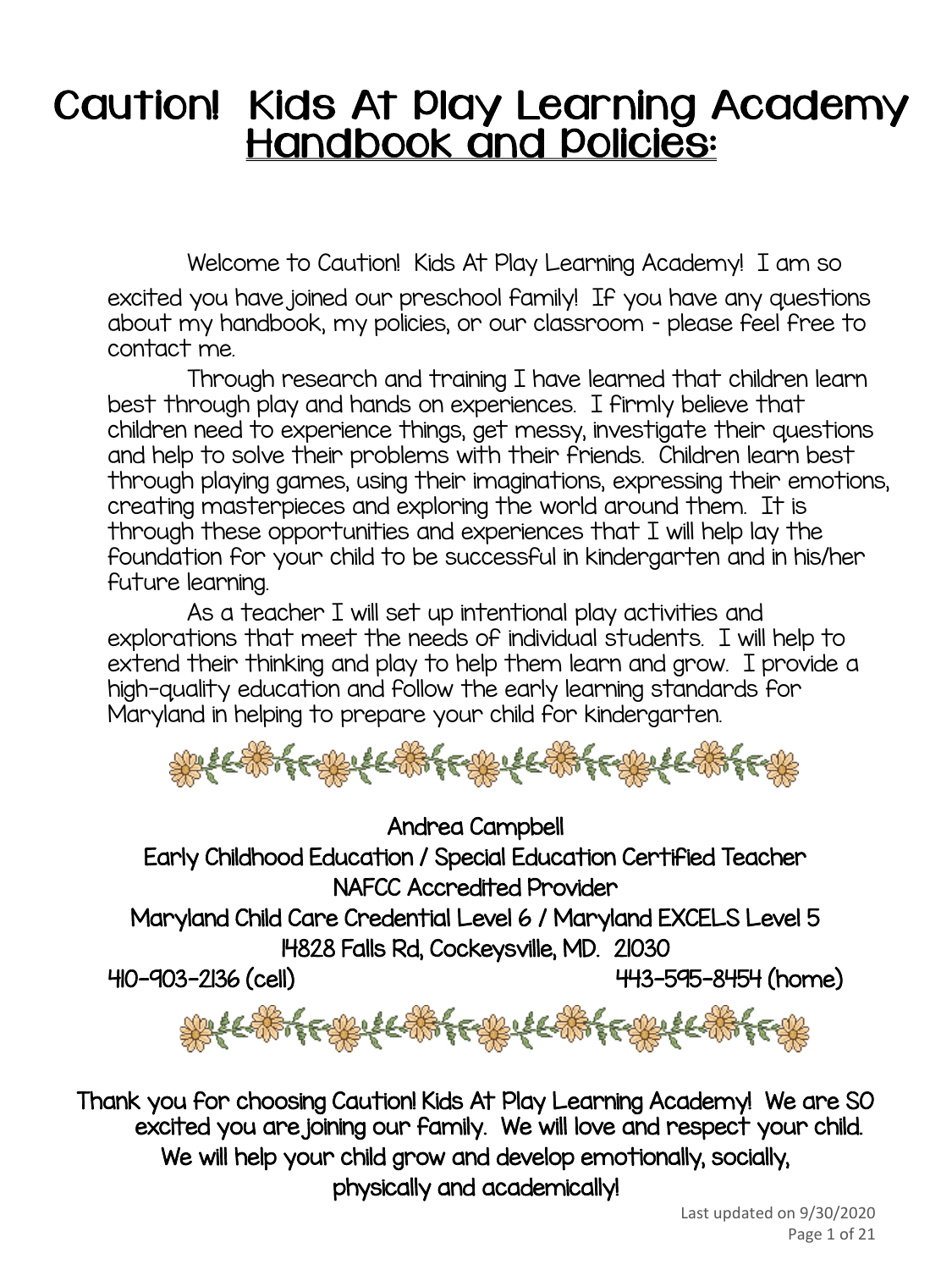#### Please Note:

The purpose of the Caution! Kids At Play Learning Academy Handbook is to provide information about the policies and procedures under which our preschool operates.

Please read this handbook thoroughly, it contains important information that pertains to the care of your child. If you have any questions or concerns about any policy or procedure, please discuss them with me before signing the Policy & Financial Agreement Contract. By signing the contract, you are agreeing to comply with the policies and procedures set forth in this handbook.

I am licensed by the State of Maryland and will follow all the regulations for Family Child Care Providers and will have yearly inspections through the State of Maryland. As the regulations for the state change, at times, I will need to revise my current policies, and possibly add new policies or procedures to this handbook. You will receive a written amendment at least two weeks prior to the change in policy or procedure becoming effective. If it is a state regulation that is changing – you will be notified of the change and those changes will be effective immediately.

I retain the right to enforce the policies and procedures at will. Lack of enforcement on my part does not indicate that the policy and/or procedure is no longer in effect.

I appreciate your consideration and understanding with this.

#### Andi Campbell

In accordance with Federal Law and U.S Department of Agriculture Policy, this institution is prohibited from discriminating on the basis of race, color, national origin, sex. age or disability. To file a compliant of discrimination, write USDA, Director, Office of Civil Rights, 1400 [Independence Avenue, SW, Washington, DC., 20250-9410 or call](tel:(800)795-3272) (800)795- <sup>3272</sup> or [\(202\) 720-6382](tel:(202)%20720-6382) (TTY). USDA is an equal opportunity provider and employer.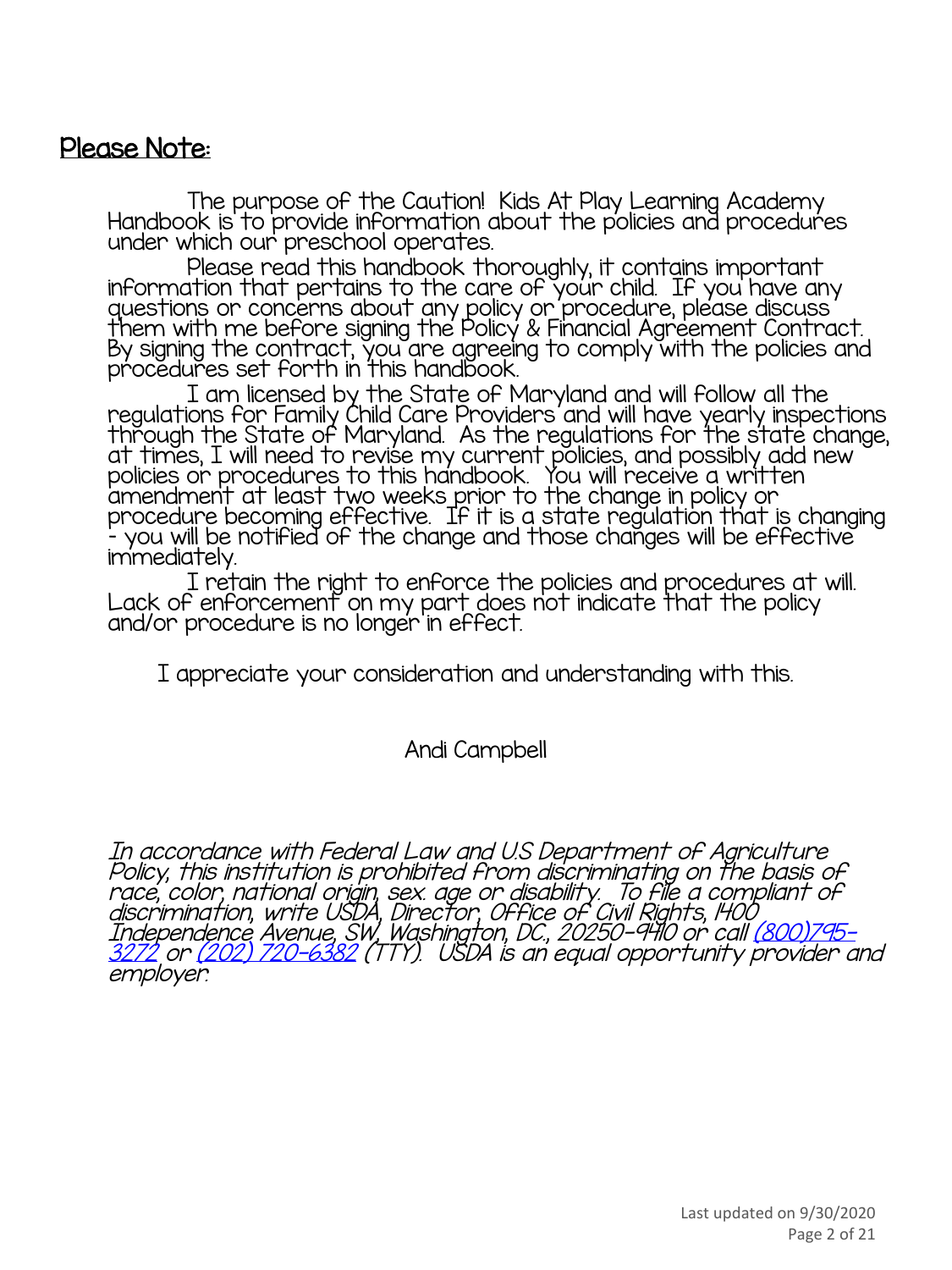## Daily I strive to work with your child to achieve the following goals:



Develop a good self-image and a positive attitude toward his/her self

- - Encourage respect and compassion for others
	- Develop problem-solving and social skills

Develop confidence and independence

- Develop a love for learning
	- Prepare your child for Kindergarten



Benefits of Caution! Kids At Play Learning Academy's Program:



Certified teacher – Early Childhood Education (birth – 8 years) and Special Education

Offer a Maryland State Department of Education approved curriculum



Use a Maryland State Department of Education approved Early Learning Assessment (ELA) online tool



Yearly Conferences



Monthly Newsletter

Scholastic Reading Club



Weekly / bi-weekly Enrichment Opportunities (ex: music, soccer)

Opportunities for family involvement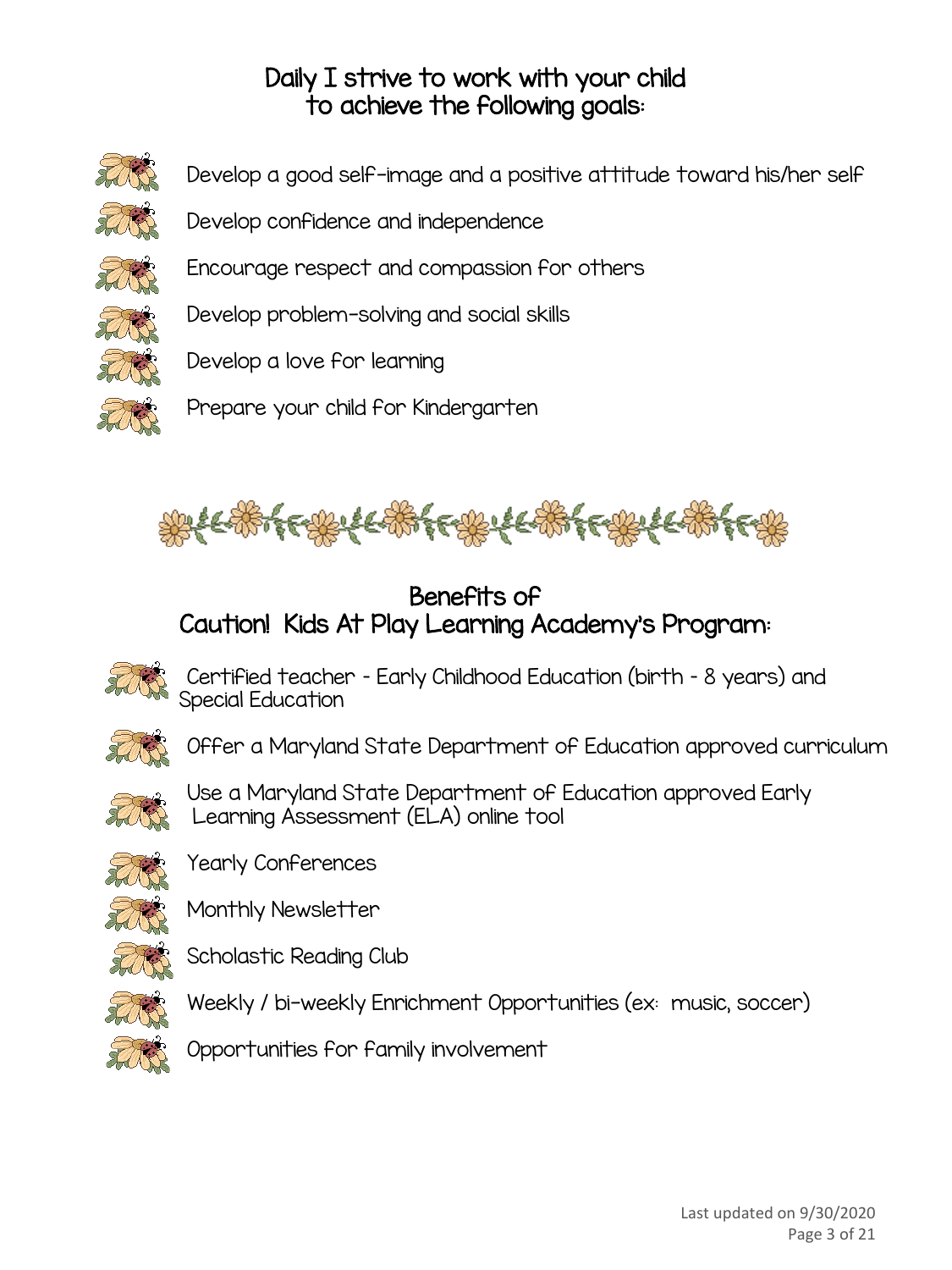# Message To All Parents

# A Little About Me:

I feel I have the love, knowledge, experience and qualities needed to provide a warm, loving and learning-rich environment in which children can learn and grow. I believe that your child(ren) are the most j important part of our future and I will work with you to establish the solid foundation your child needs to help prepare him/her to be successful in his/her next milestone…kindergarten!



I hold a BA in Early Childhood Education/Special Education from Washington Adventist University and am a certified teacher



I have my National Accreditation from National Association for Family Child Care (NAFCC)



I am credential at Level 6 from the State of Maryland



I hold a Maryland EXCELS credential at Level 5



I am certified in Infant, Child and Adult CPR, First Aid and SIDS Training.

 $I$  I use an MSDE approved curriculum in my program



I have completed the Maryland Model for School Readiness (MMSR) and Maryland's Early Learning Assessment (ELA) Training



In addition to these certificates/ programs I have numerous hours of training that I have completed and will also continue to take needed classes in order to constantly increase my knowledge and skills.



I am a member and the President of the Baltimore County Family Child Care Association, Inc. (BCFCCA), the Maryland State Family Child Care Association (MSFCCA), the National Association for Family Child Care (NAFCC) and the National Association for the Education of Young Children (NAEYC).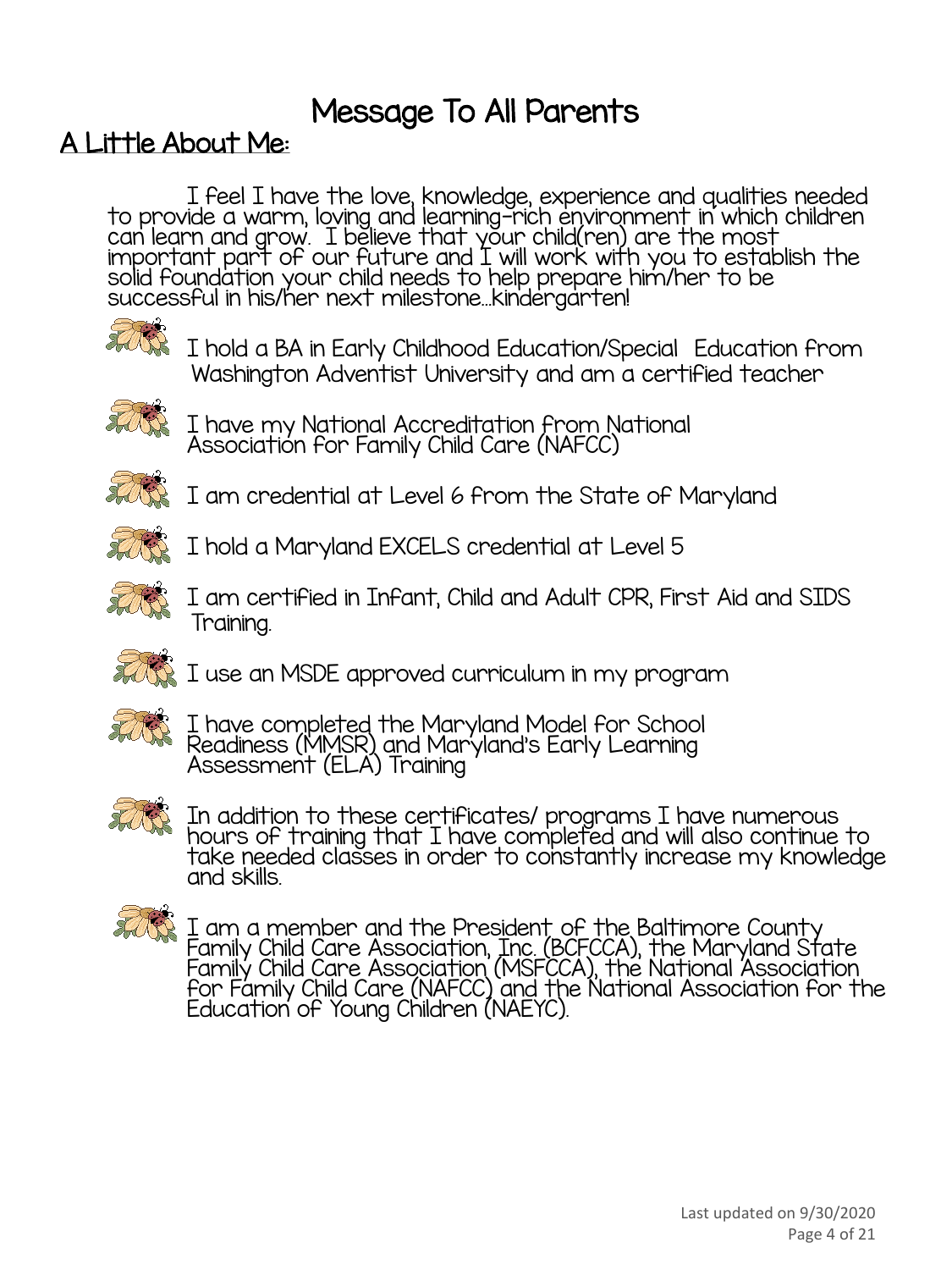# Eligibility, Attendance and Tuition Policies and Procedures:

# Eligibility:

In order to register for preschool, each child must meet the following criteria:

- Be 2 years old by September 1st
- ➢ Complete and returned all forms
- $\triangleright$  Pay the required registration fee

# Hours of Operation and School Calendar:

Caution! Kids At Play Learning Academy offers a 1/2 half-day (8:30-11:30) and a full day (8:30 – 4:00) preschool program Our school calendar is similar to Baltimore County Public Schools. Please see our yearly calendar for exact dates. I do follow the Hereford Zone inclement weather decisions for closings and delays.

The following days are paid holidays: Veteran's Day (used as a conference day), Thanksgiving Break, Christmas Break, Martin Luther King Day, President's Day, Spring Break and Memorial Day. I also receive 4 personal days and 2 professional development days throughout the year. I will provide as much notice as I possibly can.

# Emergency Closings:

In the event of a state of emergency, pandemic, or other catastrophic event, our preschool may be forced to or choose to temporarily close to protect the health, safety and welfare of our children, families and community. In all cases, we will follow the guidance provided by the CDC as well as those outlined in the executive orders of the Governor of the State of Maryland or guidance from the local health department. During such times of closure, families will be required to continue to pay full tuition. If the closure goes on for an extended period of time I will re-evaluate the situation based on current circumstances and inform families as soon as possible. This will ensure that our preschool can reopen and continue providing the care and learning you have come to expect when it is safe to do so.

#### Attendance:

The payment policy at Caution! Kids At Play Learning Academy requires full payment regardless of your child's attendance as your tuition is based on "securing" your child's spot and is not based on your child's actual attendance.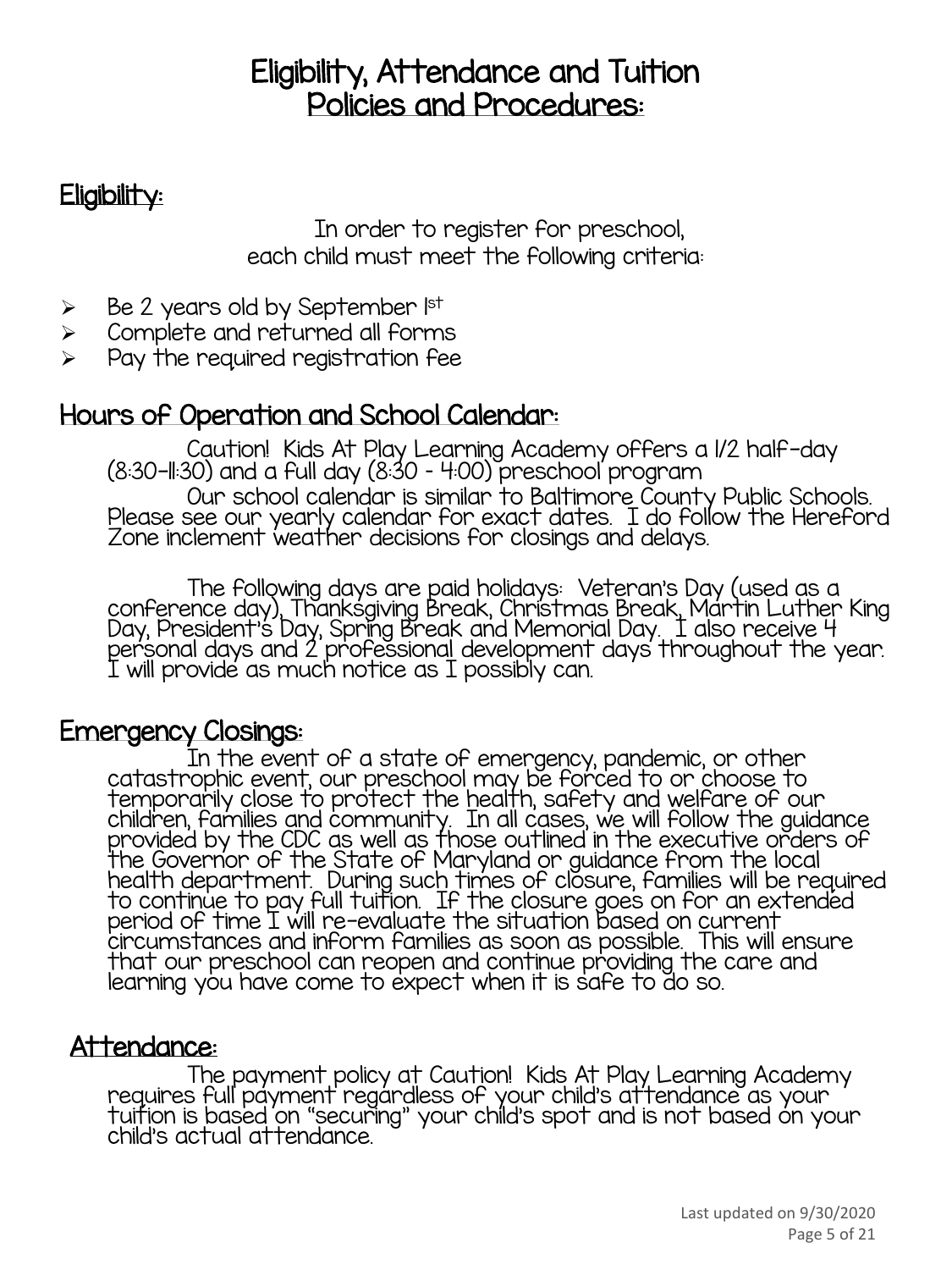# Tuition Fee:

- $\ge$   $\frac{1}{2}$  day full time (Monday Thursday) preschool program: \$130/week
- $\triangleright$   $\frac{1}{2}$  day part time preschool program: \$40/daily (must commit to set days per week)
- ➢ Full day (Monday Thursday) preschool program: \$260/week
- ➢ Full day / part week preschool program: \$70/daily (must commit to set days per week)

## Registration Fee:

There is a yearly, non-refundable registration fee of \$100 that will be put directly back into my business to help offset areas where I feel we currently have a need so I can continue to provide a high-quality program for your child(ren). The registration fee is due at the time of registration and can be paid in cash or check.

# Early Drop Off / Late Pick Up:

\$1.00 per minute - You are contracted with me for a specific preschool program. If you arrive earlier than expected or pick up later than agreed, you will be charged a fee of \$1.00 per minute to be paid in full the same day they occur.

## Returned Check Fee:

\$50.00 plus any additional fees assessed by my bank as a result of the returned check. These fees along with all other payments will then need to be in cash only.

## Payment Schedule:

Payment is due on Mondays and can be made weekly, biweekly or monthly. If tuition payments are not received there will be a \$10.00 per day late fee. If your account exceeds one week over-due, your child will not be allowed to come to school and will be dismissed from our school.

I offer 3 payment options – e-payment, cash or check written to Andrea Campbell.

I realize the financial burden that preschool places on parents, and hope that parents understand that as a business my preschool program also places a financial burden on me. These expenses include, but are not limited to groceries, utilities, insurance, curriculum needs, toys and equipment. I also have a financial responsibility to my family.

I will take all outstanding accounts to court and collections. Should it be necessary, parent/guardian will be responsible for all court costs.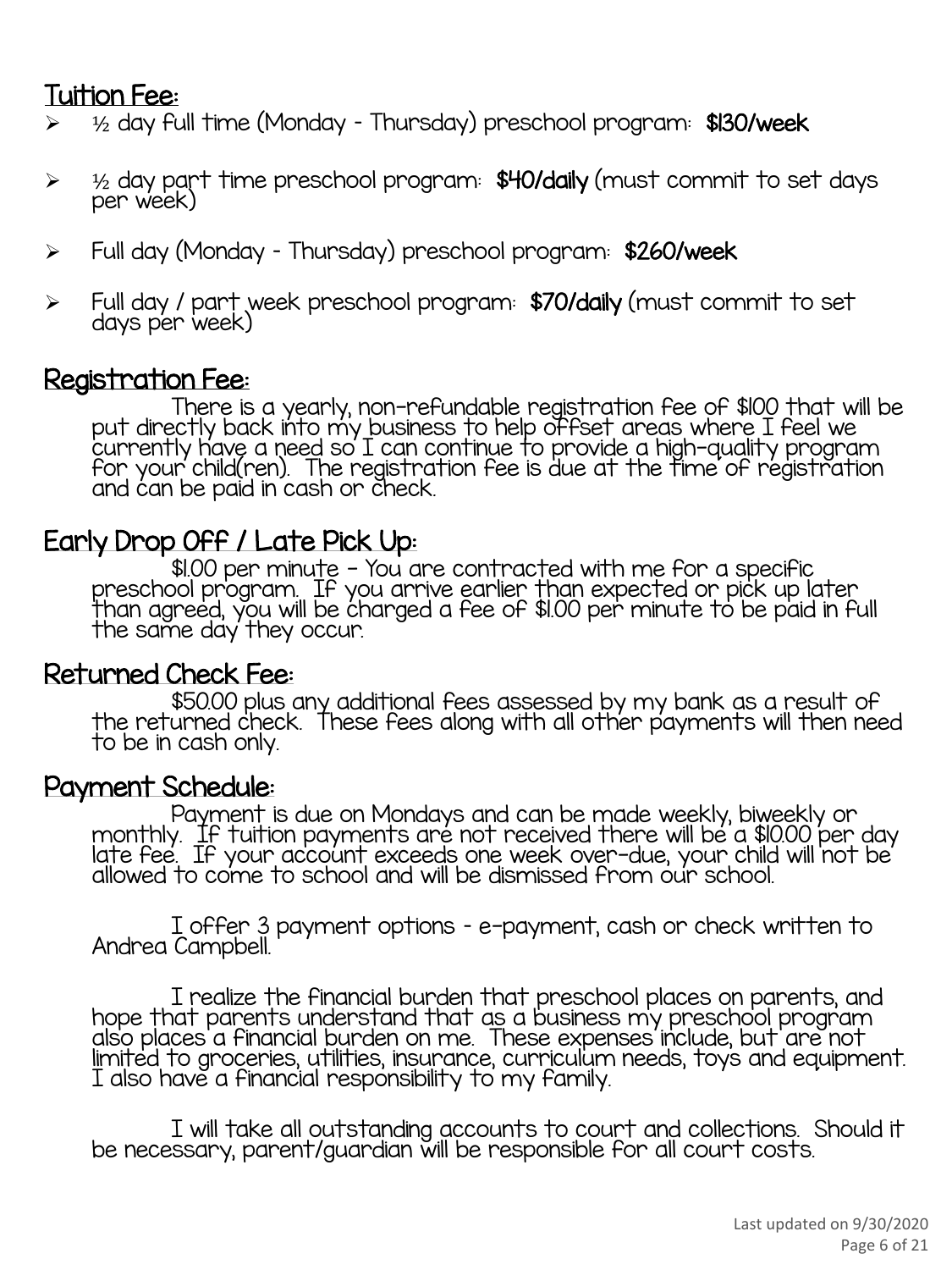# Termination of Enrollment:

In some circumstances, it may be necessary to discontinue a child's enrollment at Caution! Kids At Play Learning Academy. This decision will be based on the best interest for all children and staff. Termination of enrollment may be a result of the following:

- ➢ Non-payment of tuition.
- $\triangleright$  Failure to comply with the contract or policies.
- ➢ Abusive, destructive and/or hurtful behavior to children, staff, or property by a child, parent or family member.
- $\triangleright$  My inability to meet the child's needs.

# If immediate termination results in any of the reasons listed above any tuition already paid will be **forfeited**

# Withdrawing Your Child:

The parent must provide written notice at least two-weeks prior to your child's last day. Parents are responsible to pay for the entire two weeks even if the parents withdraw their child prior to the last day. If the parents fail to provide such a written notice, the parents shall still be liable for the payment and should any court action be required to collect said tuition, the parents will be held responsible for all reasonable attorney fees and court costs related to the collection activity.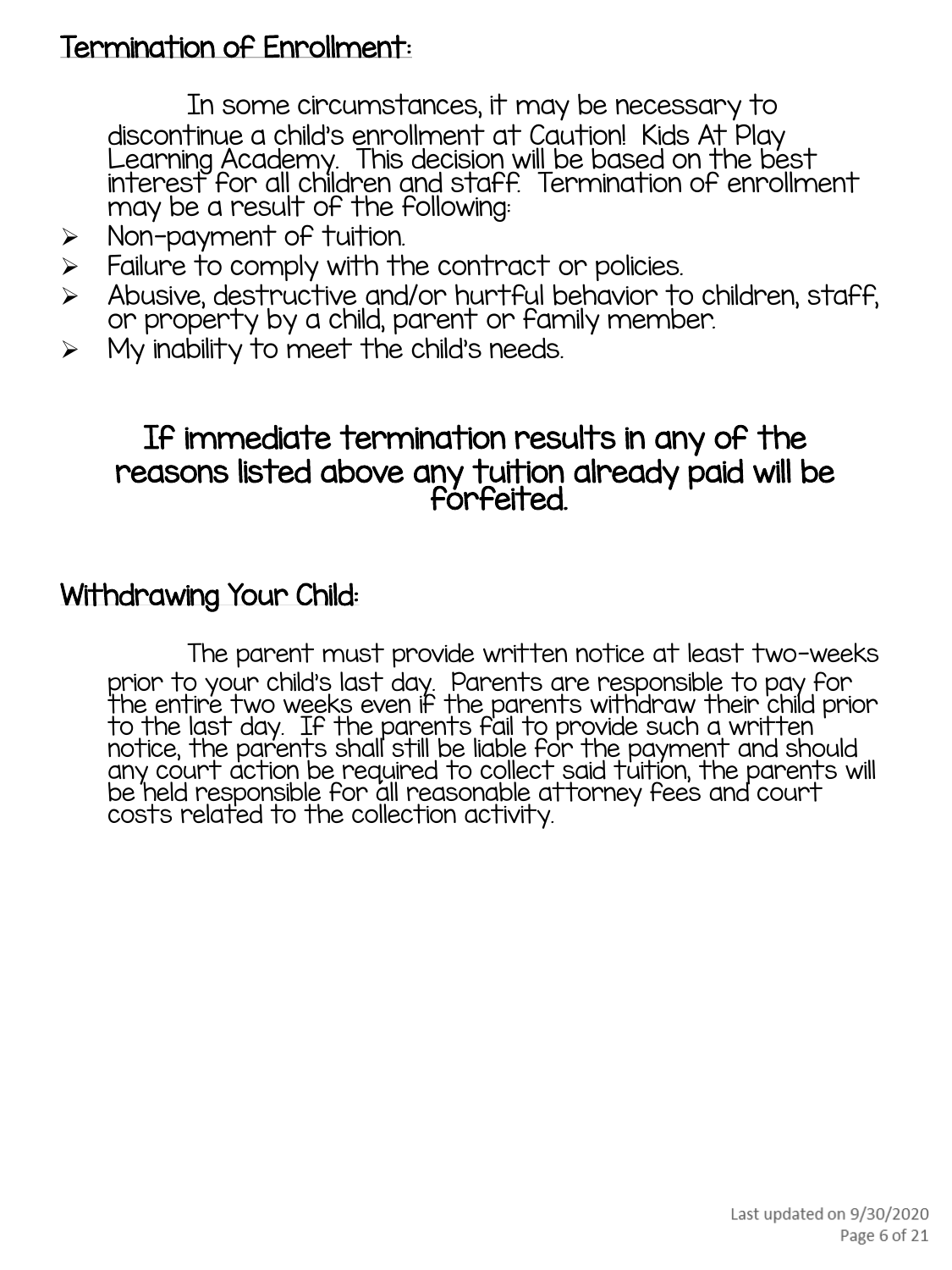# Required Enrollment Forms and Explanations:

The following forms must be completed, signed and returned to me, prior to your child's start date, in order for your child to start in our preschool program.

#### 1. Policy & Financial Agreement Contract:

The Policy & Financial Agreement Contract is a legal agreement between the parents and provider. By signing the Policy & Financial Contract you are agreeing to the terms, policies, and procedures listed in Caution! Kids At Play Learning Academy Handbook and Policies. It is also a financial agreement between the parents and provider. Upon enrollment, your tuition will be determined according to your enrollment needs.

#### 2. A Parent's Guide To Regulated Child Care:

This contains important information for parents of children in child care facilities. I am required to make sure I provide you with this guide and receive a portion of it back signed.

#### 3. All About My Child Form:

This gives me a nice picture of where your child(ren) is currently, likes, dislikes and fears. Please be honest with me about your child(ren) so  $\rm I$  can do my best to help your child(ren) as much as possible.

#### 4. Emergency Form:

I provide constant supervision, however, accidents can occur. If your child is injured in a non-life threatening way, I will assess the situation and respond with first-aid treatment.

If the injury is serious, I will call the parent to notify you of your child's condition, so you can proceed to the doctor or hospital depending on the injury. If I am unable to reach you, I will attempt to call the persons listed on your child's emergency form.

If I am unable to reach you or your emergency contact, I will transport your child to the nearest hospital myself and will leave a message for you to meet us there.

If the situation is urgent, I will immediately call 911. I will follow the 911 operator's directions, procedures and/or recommended actions.

Parents are responsible for all costs involved in emergency medical treatment including emergency transportation when used.

#### This form is to be updated as needed.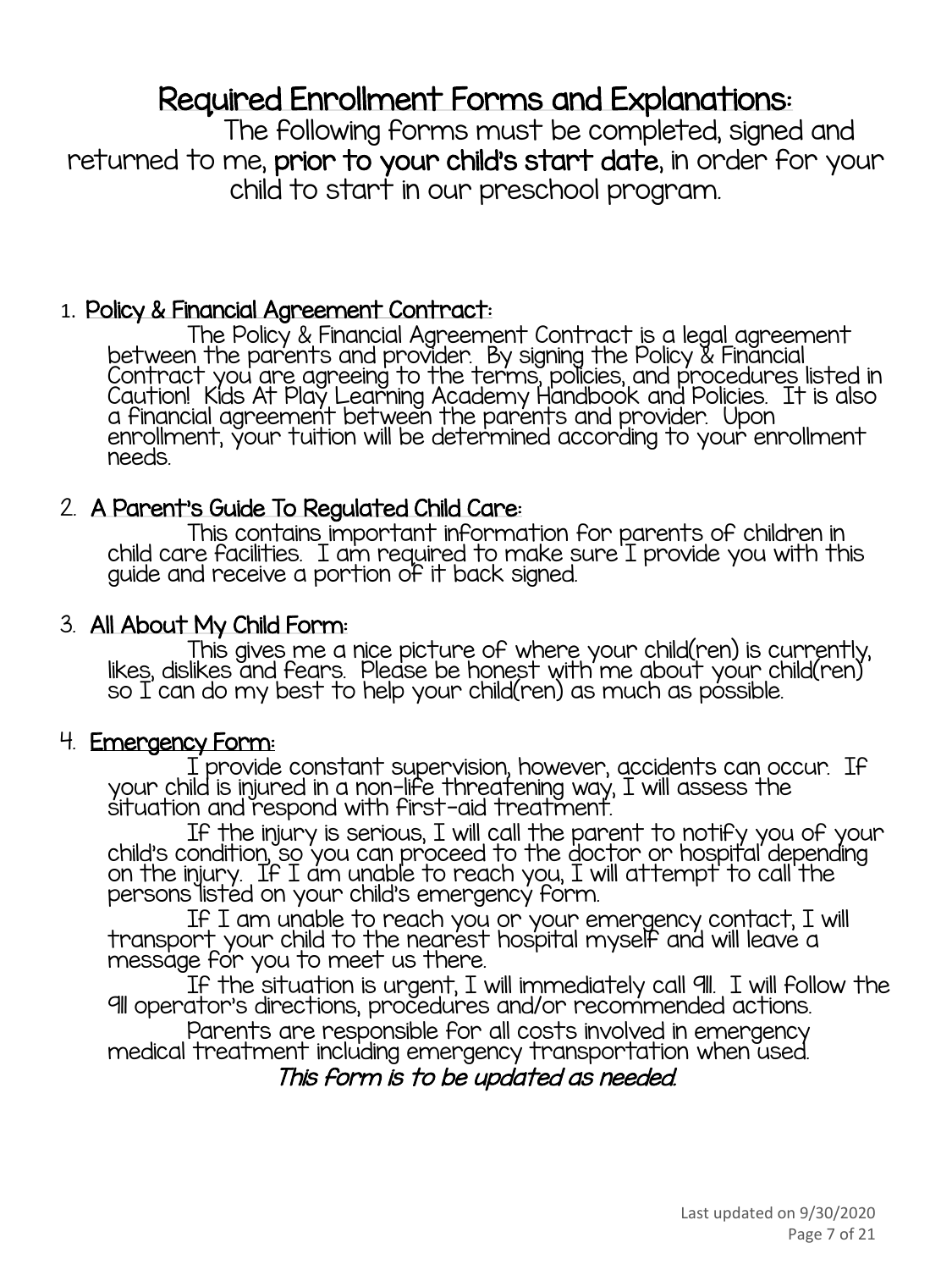## 5. Health Inventory Form:

This form is to be completed by your pediatrician's office and returned to me prior to your child(ren) attending preschool. This lets me know that your child(ren) is healthy and can participate in all our activities. It also documents any health concerns I might need to be aware of and also any allergies. Please note: If your child has any FOOD allergies – I also need a written note from your pediatrician's office in addition to it being filled out on this form.

Please try to remember as you take your child(ren) for immunization appointments to ask me for a copy of their Health Inventory Form so that they can update the form each time. Thank you.

#### 6. Transportation Form:

Your child will be transported in my vehicle or another designated vehicle when necessary. Transportation would be for field trips (preplanned) and for emergencies.

Your child will be securely restrained in a child carseat, a booster carseat, or vehicle safety belt depending on the state requirements.

#### 7. Photo/News Release:

I try to take pictures on a daily basis of activities your child is involved in along with special occasions, such as birthdays, holidays, and other "fun-filled" times. The photos/videos are used in preschool promotion, sharing with others, teaching tools, arts & crafts projects, monthly newsletters, news related articles, hand-made gifts for parents, and for display on Caution! Kids At Play Learning Academy's social medial pages – Facebook and Instagram.

#### 8. Developmental Screening Fact Sheet:

During your child's time at Caution! Kids At Play Learning Academy assessments and observations will be taken and compiled into your child's portfolio. I will discuss your child's development and milestones along the way. Routinely at 9, 18 and 24 months most pediatricians conduct a developmental screening on children. If, in your discussion with your pediatrician you find out they don't conduct a developmental screening one should be requested. If, at any time, I feel your child would benefit from an evaluation from Infants and Toddlers or Child Find I would discuss it with you.

#### Personal Information:

Please keep your child's personal information up to date. This includes but is not limited to: parent's work, home and cell phone numbers, change of address, emergency contact person's names and phone numbers, email addresses, immunization information and any other information that may have changed. Please rest assured that all information shared will be kept confidential.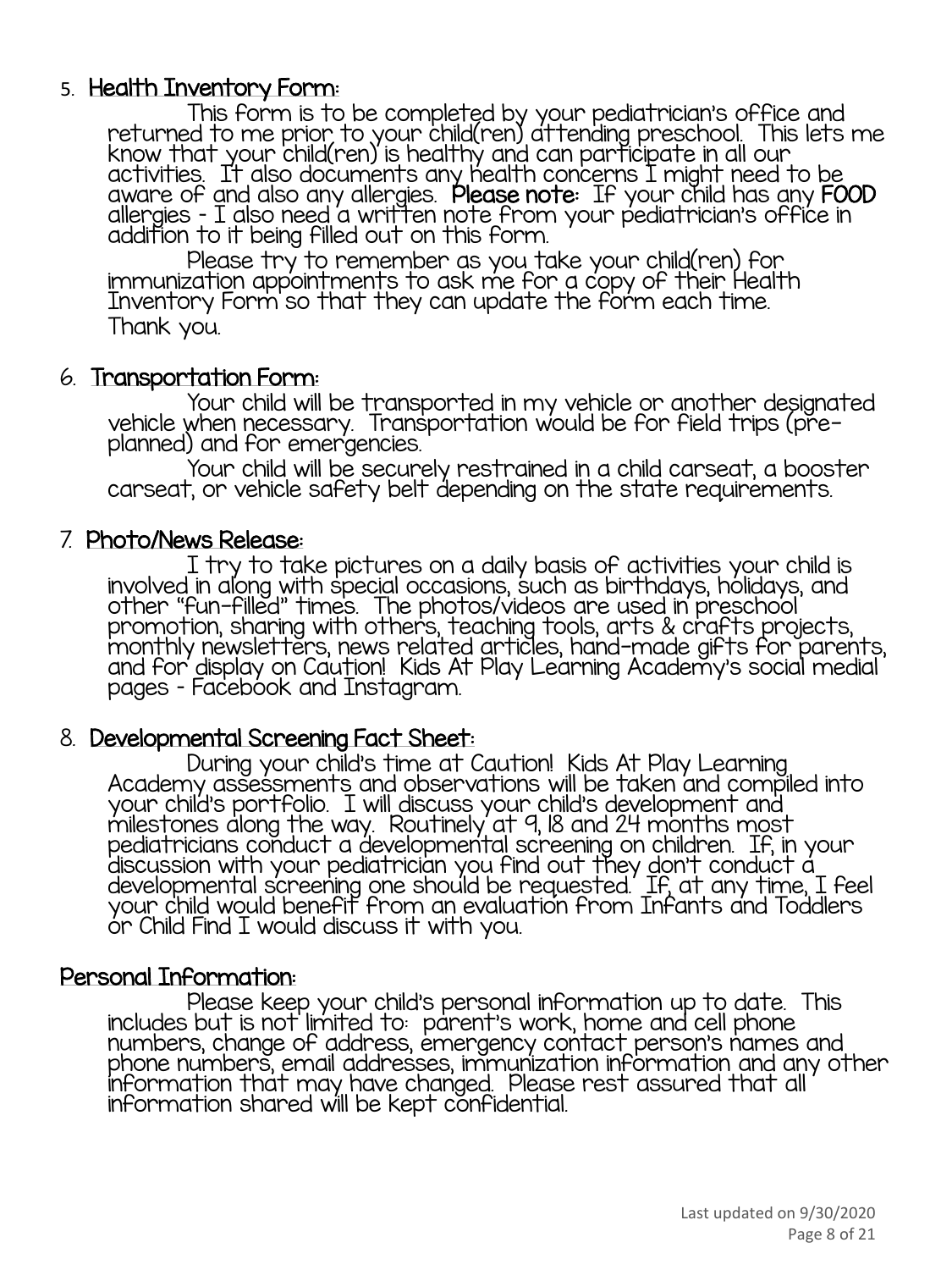# Preschool Policies and Procedures:

#### Arrival/Departure:

When arriving at my home, please enter my home through our preschool door without knocking. Our preschool door will be unlocked during scheduled arrival/departure times.

Once inside, your child is expected to remove their own shoes and coat and store them in their labeled bin by themselves. This fosters responsibility and enhances your child's sense of self-worth.

After your child has removed his/her coat and shoes and put them away, please assist him/her in washing his/her hands in the sink at the hand washing station or in the bathroom.

Your child is then ready to sign him/her self in for the day and answer our question of the day.

You need to sign your child in / out daily. The sign in sheet is kept on a clipboard on the shelf located near the hand washing station.

At this time, your child is ready to start their day and you should be ready to leave. It is normal for some children to have difficulty separating from parents when being dropped off or not wanting to leave when it is time to go home in the afternoon. Please be very brief (no more than 5 minutes) during these transition times.

A smile, cheerful good-bye kiss and a reassuring word that you will be back are all that is needed. It is best to say "good-bye" once and then exit without returning to say goodbye a second or third time. In my experience, children are nearly always quick to get involved in play or activities as soon as parents are gone.

During arrivals and departures, children will test to see if the preschool rules apply while the parent is present. Sometimes this occurs because the rules at my home may differ from the rules at theirs. I understand this, however while your child(ren) is in my home (whether you are present or not) they are expected to follow our preschool rules.

You are responsible for your child(ren)'s behavior while you are present. Please show your child(ren) respect for the preschool rules by reminding them of the rules and enforcing them while you are present. If you do not, I will remind your child that their behavior is inappropriate  $\;$ and will take action to correct it, if needed.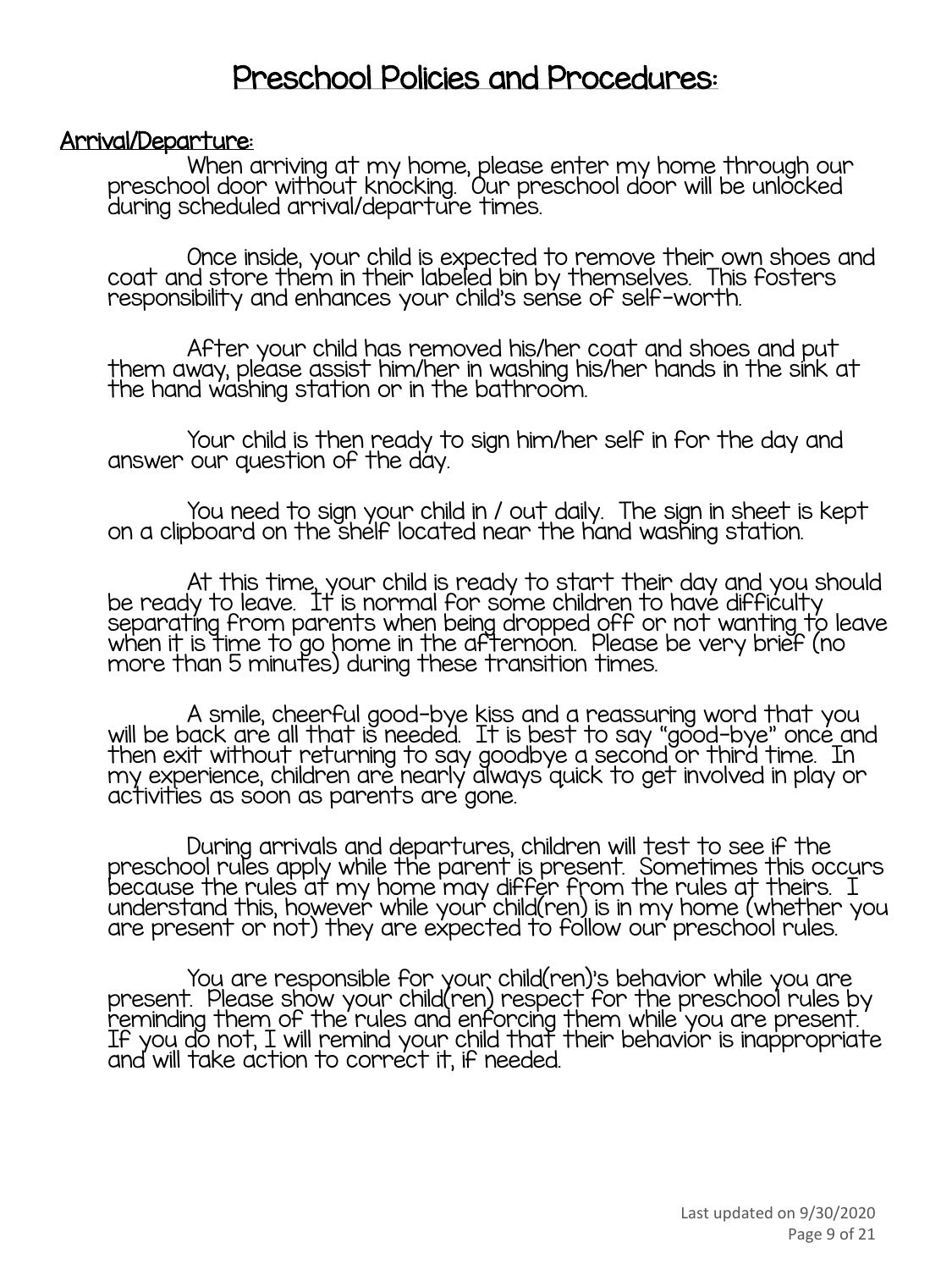When departing, I will briefly discuss any issues or concerns about your child(ren)'s day. If we are having major issues or concerns, I will suggest that we talk later on the phone so your child doesn't over hear too much.

When leaving my house, parents and their child(ren) must exit my home together. Under no circumstances may your child leave my home by themselves.

I will only release your child to you or someone else you designate on your Emergency Card. If someone else is to pick up your child, please notify me ahead of time. A verbal notice is acceptable on the same day, if this person is on your list of people who are authorized to pick up your child. If the person is NOT on your list, I MUST have written permission to release your child. Please inform your emergency contact or someone designated to pick up your child that I will need to ask for photo identification.

If there is a legal custody agreement in place, I must have a copy of the court order recognizing the parent or guardian who has legal custody of the child, as well as visitation schedules. Without this, I must release the child to either parent or guardian.

#### Cleanliness/Hygiene:

I do my best to maintain strict cleanliness and hygiene standards. Children's hands are washed before and after meals, coming in from outside, after toileting, after activities and any time the appear dirty. If these skills are also stressed at home your child may remain a good hand-washer when he/she gets older. Please have your child bathed and dressed for play.

#### Communication:

It is important for us to work as a team to ensure your child's success in preschool. If you ever have any questions, concerns, or other important information that you believe I should know, please don't hesitate to contact me either by phone or email.

#### Discipline:

We work on learning our preschool rules (which will be posted for all students to see) and are reminded of them on a frequent basis, so they are familiar with them and know what to expect. I believe discipline should be used to teach children and not be used as a punishment. Your child will never be physically or verbally punished here. Depending on the age of your child, I will use the following methods to assist your child in learning acceptable and unacceptable behaviors: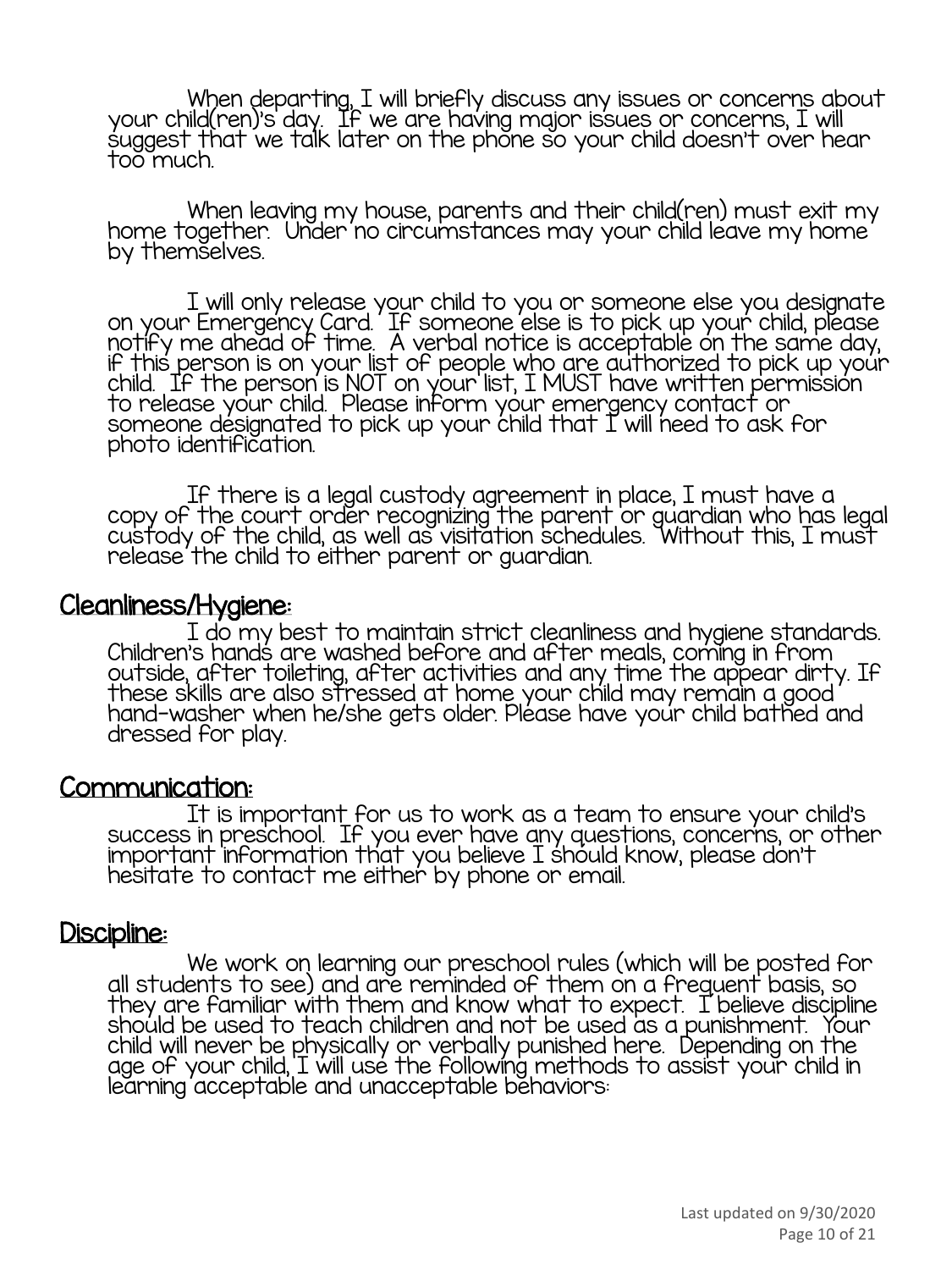Some methods of discipline/guidance I use are:

- ➢ Modeling demonstrating by example expected and acceptable **behaviors**
- ➢ Re-direction offering your child an acceptable behavior or choice for an unacceptable one
- ➢ Offering your child choices two positive choices will be offered to help your child make a "good choice"
- ➢ Verbal expressions and positive reinforcement I offer a lot of positive comments throughout the day and acknowledgement for acting appropriately.
- $\triangleright$  Encouragement of problem-solving guiding children to help solve their problems and use it as a learning tool for future success
- ➢ Time Out / Quiet Time at times a child may need to be removed from a situation when all else fails.

If your child's behavior becomes a disruption to our program, poses a danger to other children, myself, or my property I will contact you immediately for removal of your child for the remainder of the day.

I will discuss the situation and present plans of a joint effort to resolve it. If after working together with your child, the behavior does not improve or becomes worse, then your child will be terminated immediately in order to ensure the safety and well-being of the other children in our preschool, myself, and/or my property. If this occurs, any paid tuition will be forfeited.

#### Dress and Extra Clothing:

Please dress your child for active play in play clothes that are practical, comfortable and washable. We will go outside as often as possible for daily lessons and for large muscle activities whenever the weather allows us. Be sure your child is adequately dressed so he/she can enjoy the outdoor activities.

I also request that you provide your child an extra set of clothing, appropriate for the season, that can be kept at school, including socks  $\odot$ 

Please keep in mind that students will be running and jumping. Students must wear tennis shoes to school. Please no flip flops or sandals. Thank you for understanding.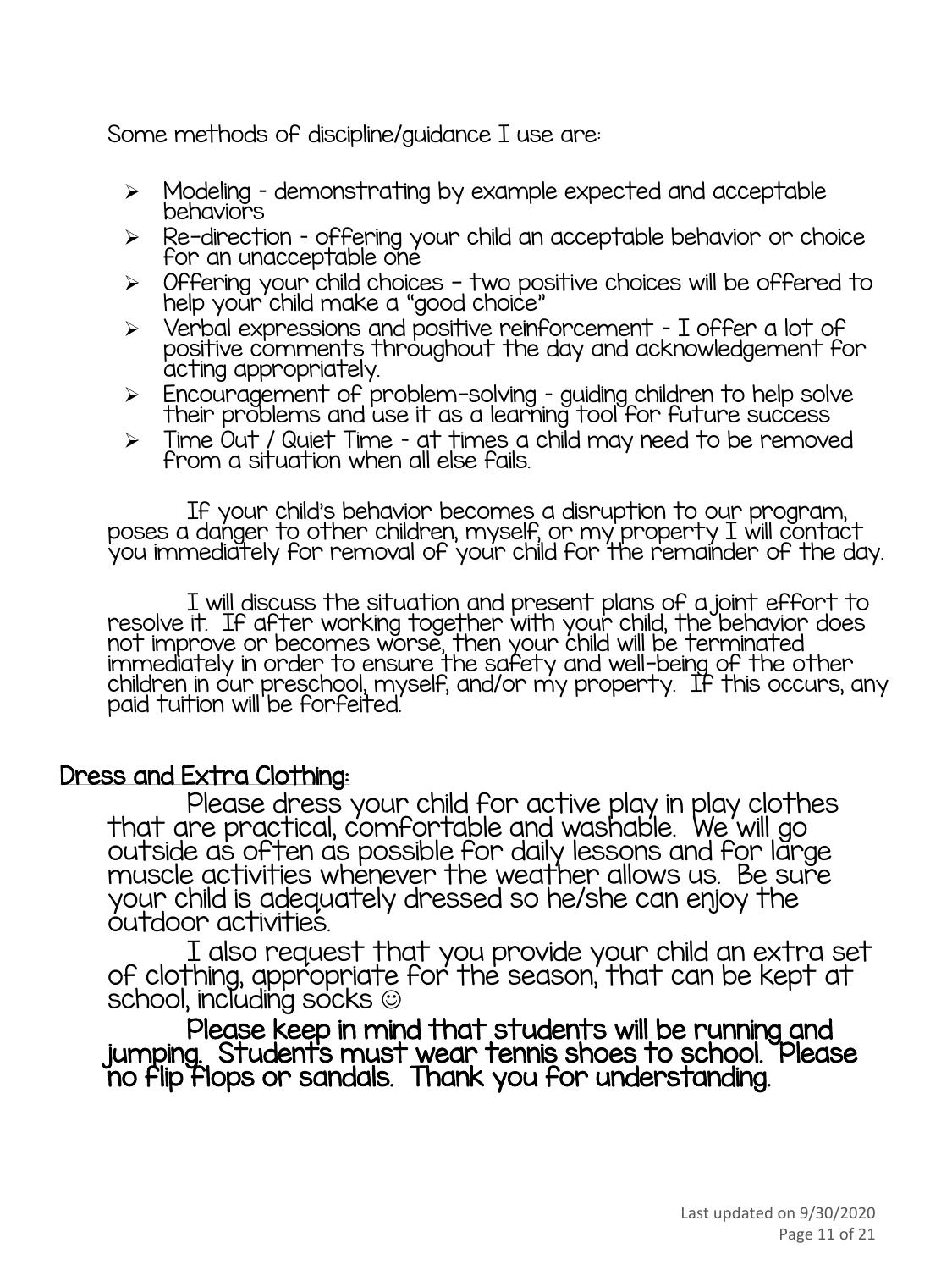# E-mail Correspondence:

I use e-mail as a form of communicating with you. Please be sure your e-mail address is on file with me and is current. My e-mail address is: [cautionkidsatplay@gmail.com.](mailto:cautionkidsatplay@gmail.com) I try to check it every morning, between classes, after class and in the evening.

## Emergency Plan:

I have been trained in Emergency Preparedness and have an emergency plan written up that I will follow should the need arise. In the event of an emergency my first priority will be getting the children and myself to an area where we are safe and then I will begin contacting parents to let them know what is going on, where we are and what our plan is from there. We do conduct monthly disaster and fire drills so the children will be prepared should the need arise.

## Family Involvement:

Your involvement here with your child is very much appreciated and welcomed. I do have an open door policy so at any time you are welcome to come and volunteer with us. I also offer additional opportunities for you to be involved during the year. Those include but are not limited to attending any parties we host here, attending any field trips we participate in, helping children find and bring in items for our weekly show-n-share, being a volunteer, supplying items for parties or your child's birthday, attending the annual "Parent's Appreciation Breakfast" I host every year and by donating any needed supplies throughout the year. I have a family bulletin board hanging in an area where parents can easily see and access the information on it. I also have a parent resource center which contains pertinent information for families. At the end of each preschool year parents will be provided with a survey of my program to complete and after reading through the completed surveys I will use the feedback to work on making improvements in my program. If you have any other ways you'd like to be involved or contribute please let me know.

#### Illness:

The Health Department regulations prohibit the admittance of any child into a family childcare home that exhibits any of the following symptoms:

- Fever (100°f or higher) child needs to be fever free for 24 hours without the aid of medication
- Diarrhea child must be symptom free for 24 hours without the aid of medication
- Vomiting child must be symptom free for 24 hours <u>without</u> the aid of medication
- Runny nose with colored discharge check with doctor
- Rash check with doctor
- Discharge from eyes or ears
- Lice child needs to be treated and nits removed before return
- Communicable diseases chicken pox, measles, mumps, conjunctivitis (pink eye), influenza etc. The child may return when the incubation and contagious period is passed and the child is well enough to resume normal childcare activities.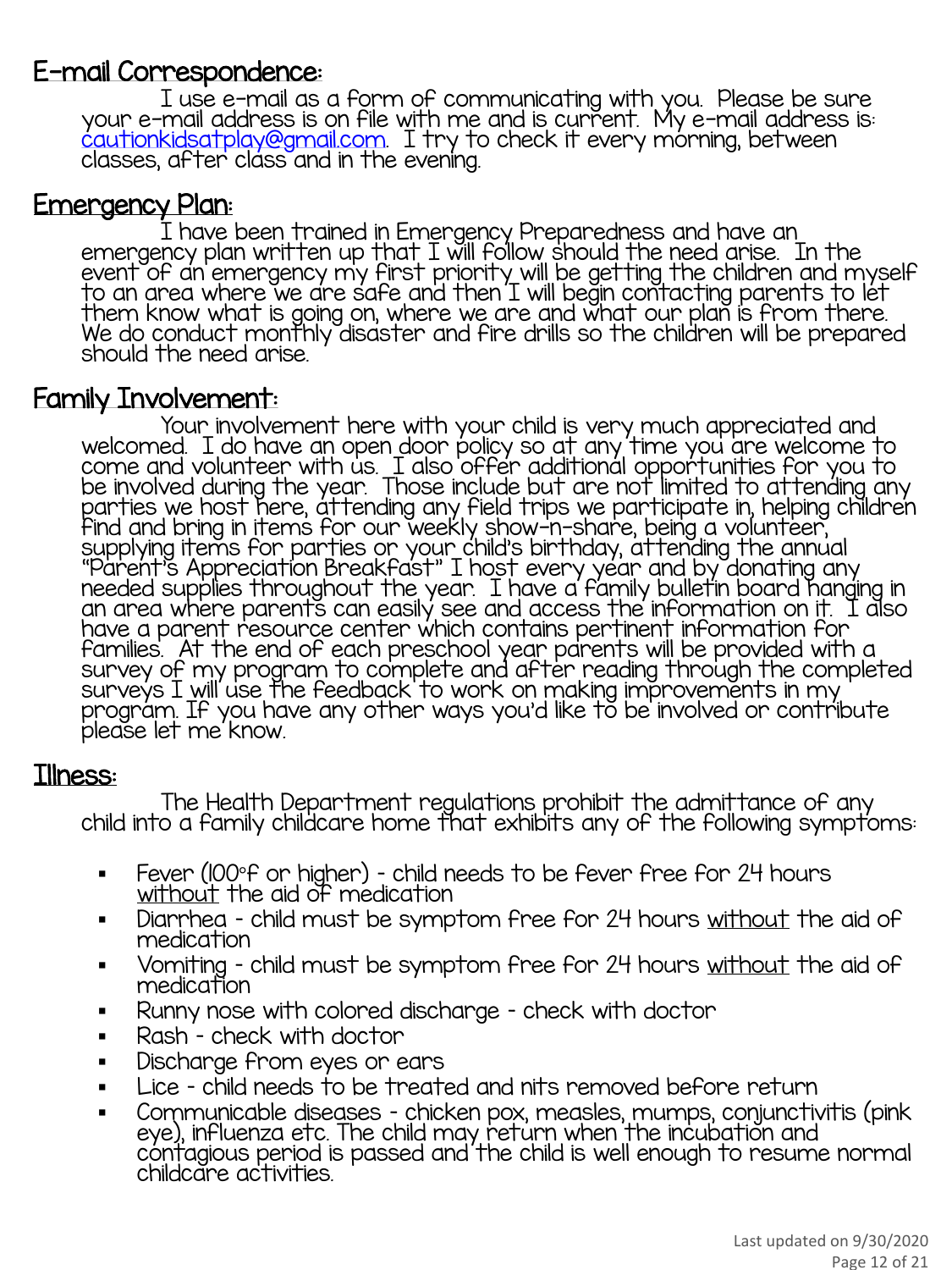Your child may be brought to care if they have a common cold (which means a slight cough, clear runny nose, sneezing), however I will call you if your child is just plain miserable (whining, crying, or repeatedly asking for you). Your child should not attend if they are not feeling well enough to participate in our daily activities (i.e. a child wanting to sleep all day, lay on the couch and watch TV, etc.)

I have the right to refuse to care for a sick child. If your child develops any of the above symptoms while in my care, you or your alternate will be required to pick up your child immediately. If I have to call a parent to pick up a child that has been dropped off for care too ill to participate in the day the child will also be required to stay at home the following day. Your child may return to care 24 hours AFTER symptoms of illness end. Which means if your child is sent home with a fever, diarrhea, or vomiting they cannot return until they have been symptom free for 24 hours without the aid of medications. I am responsible for the health and well being of other children so I will closely follow health department regulations when it comes to illness.

#### Medication:

If your child is on antibiotics he/she continues to be contagious for 24 hours after the first dose of medication and can not return to childcare until this time period has passed.

Parents are responsible for administering the first dose of any medication at home and to watch their child for any reactions prior to the child returning to school.

Child care regulations prohibit me from giving your child medication of any kind unless you have filled out and signed a Permission to Administer Form. All medication must be in the original, labeled container. Blank Permission to Administer Medication forms are available for you.

#### Newsletters:

I publish a monthly newsletter, which provides important information about upcoming events, re-cap on activities from the month and other items that pertain to Caution! Kids At Play Learning Academy.

#### Open Door Policy:

Please know that you are ALWAYS welcome to visit or stay and play in our classroom during the day.

With that being said, please keep in mind, when visiting our preschool that children tend to act in an excited manner and may forget the preschool rules when a parent visits as it creates a change in their regular routine.

#### Smoke Free Environment:

Maryland State Department of Education's regulations strictly prohibit smoking at any child care facility and Caution! Kids At Play Learning Academy compiles with this smoking policy throughout our home and on the premises. Thank you for respecting the health and safety of all our students and families.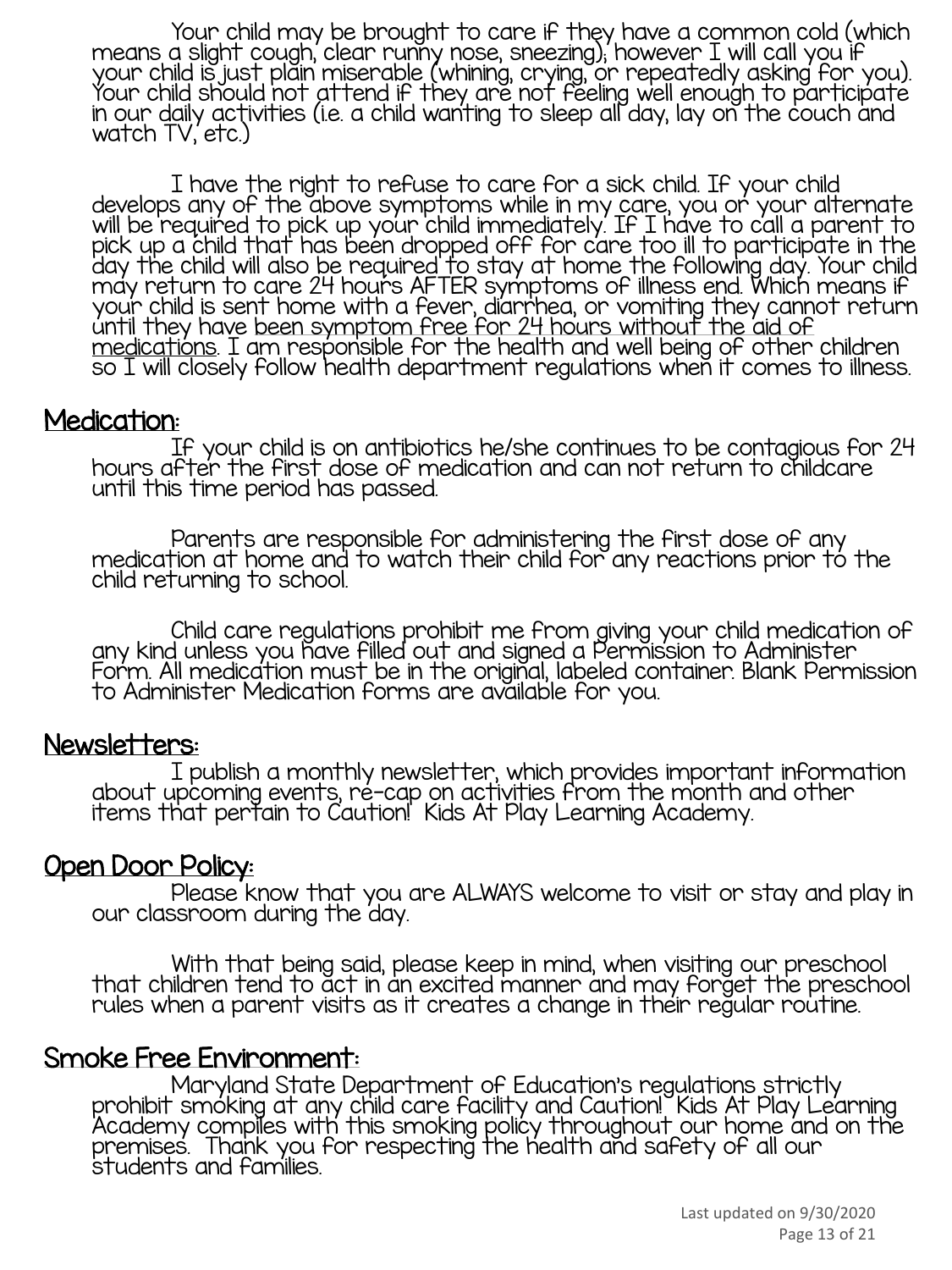## Telephone Calls and Messages:

During the day, I will attempt to answer the phone at any point that I am able. If the call requires more attention than I can provide at that point and continue to give the children my full attention, supervision and involvement then I will let you know we need to continue it later. If I am unable to answer the phone, please leave a message and I will return the call as soon as I can.

For non-emergency calls, the best time to call is between 1:00 pm – 3:00 pm or after 4:30 pm. At this time, I will be able to focus my attention to your call.

For emergency calls, please feel free to call my cell phone.

#### Toilet Training:

Toilet training marks a milestone in your child's development. Your child will begin to separate themselves from you and learn to become independent, self-sufficient, confident, and improve his/her self esteem.

If your child is not toilet trained, you are required to begin the process at home, after your child shows several signs of readiness. If you need examples of what those signs are, please let me know and I'll discuss them with you. I will only begin helping to toilet train your child after you have been successful at home. Please keep the lines of communication open about this. Please do not ask me to begin the toilet training process, my part is to assist you with the process, but I will not initiate it.

Having the parent initiate the process shows me your readiness and commitment to work with me to help your child become toilet trained.

Once I begin working with your child, I expect it to be successful. If I feel that your child is not making positive progress or that you are not keeping up with it at home, then I will discontinue the process while your child is in my care until I feel the child is ready.

For sanitary concerns, please continue to bring your child with diapers and/or pull ups until I feel like we are ready to transition into "big kid" pants. Once that happens, I might require plastic pants over the "big kid" pants for a while. During this timeframe, please make sure you send your child in clothes that are easy for him/her to remove (dresses and pants with elastic waists). Please make sure that I have at least 3 sets of extra clothes during this time also.

Due to health regulations, I can not wash out soiled clothes for you – I will put them in a plastic bag for you to take home to wash.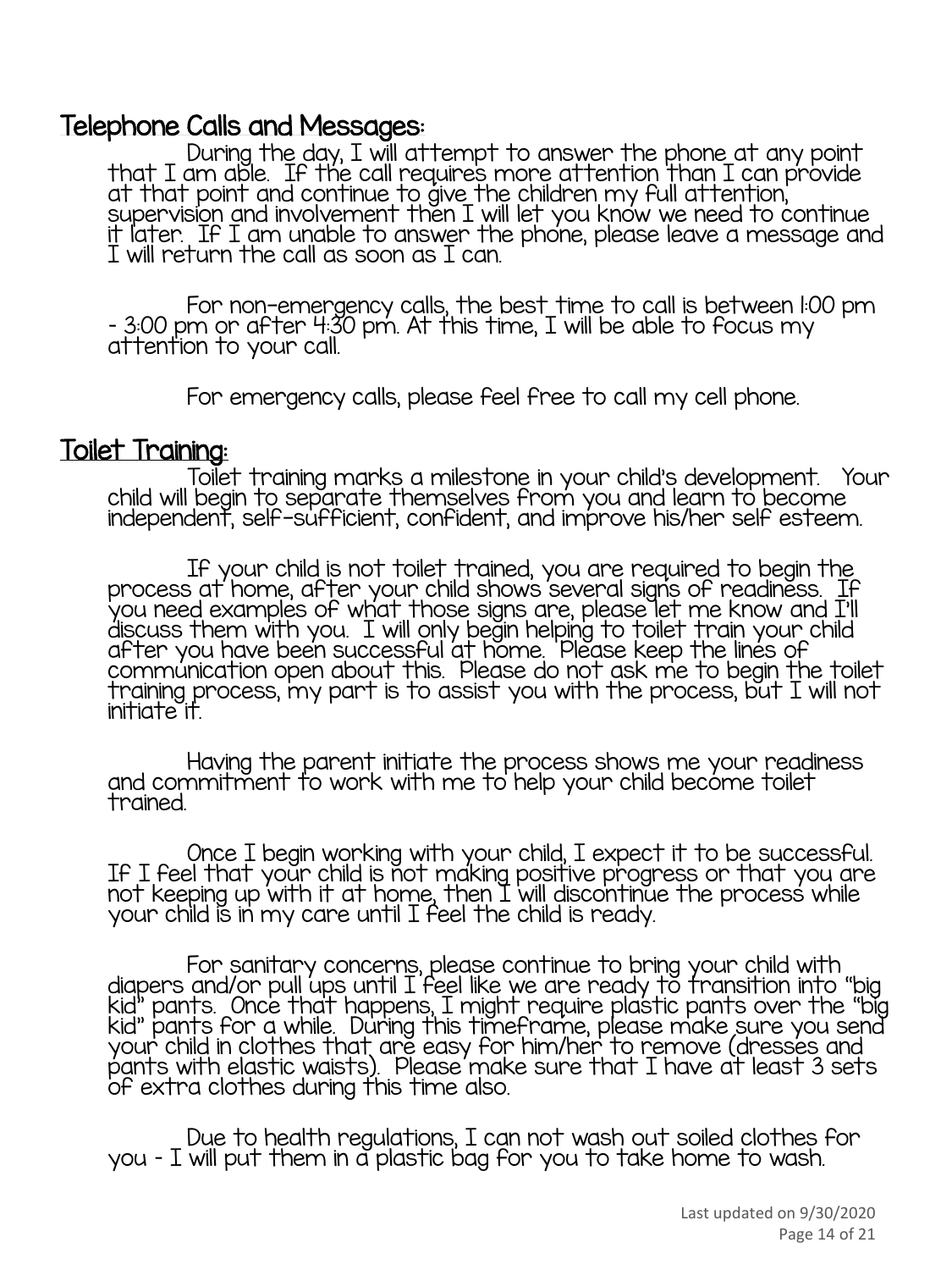# Website and Social Media:

Caution! Kids At Play Learning Academy has a website, a Facebook page and Instagram account. I post fun activities and upcoming events on our social media accounts. The website is <u>www.cautionkidsatplay.com</u> and you can "follow us" on social media at Caution! Kids At Play Learning Academy.

## Yearly Conferences:

I schedule a yearly conference with each child close to his or her birthday. I use this dedicated time with you to celebrate your child's accomplishments over this past year, give you an understanding of what you can expect over the next year developmentally and to hear any concerns you might have. 'I also like to use this time to 'map out' a plan for what milestones you'd like to see your child achieve and create an individualized plan on how to help him/her achieve that. If you have any concerns that you feel need to be addressed before your child's conference, please bring it to my attention and we can schedule a time to meet.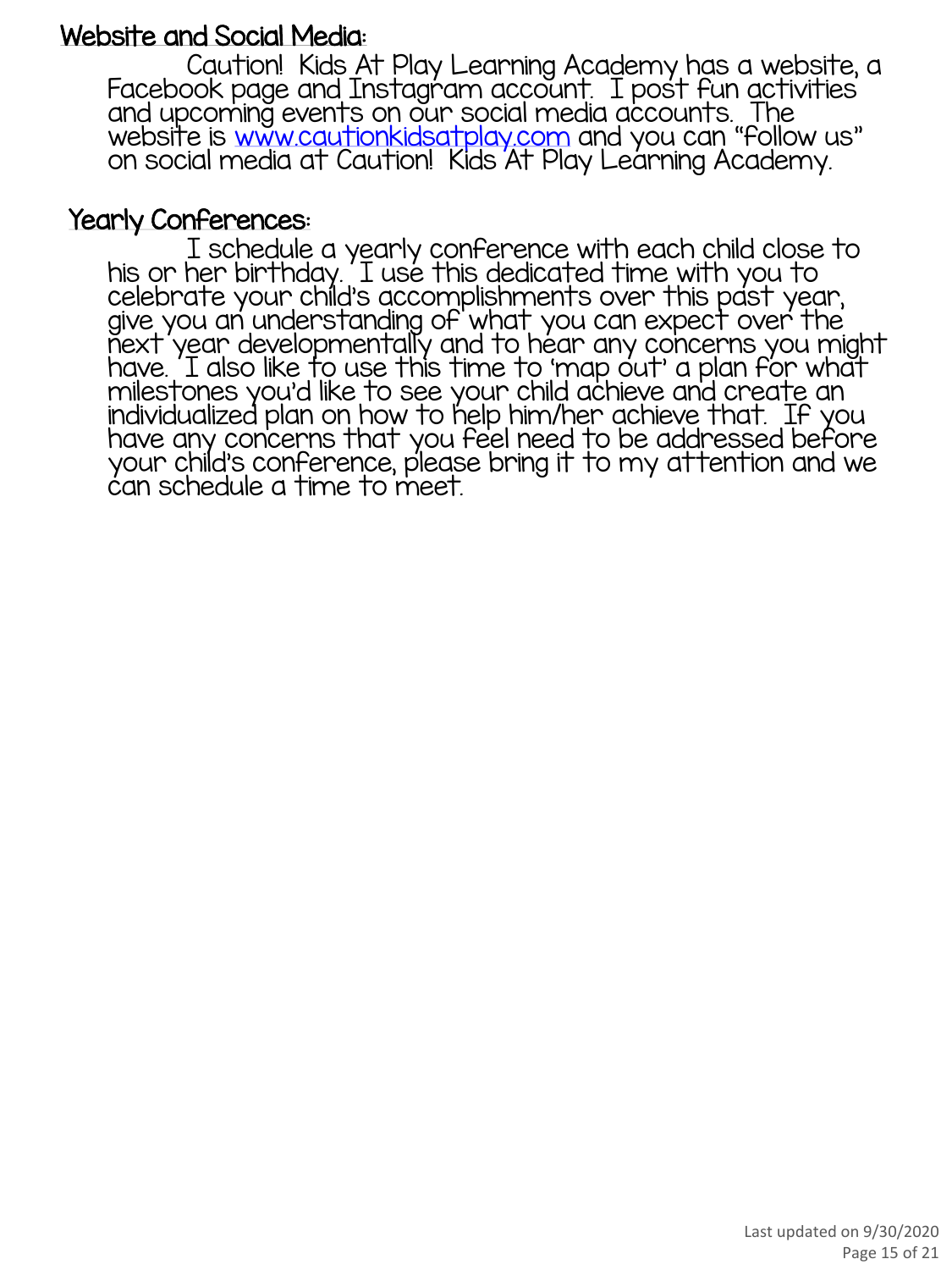# Daily Structure/Schedule:

# My Goals & Objectives:

To continue to provide a secure, loving and learning-rich environment by providing a balanced program where children can play and learn.

I want to provide the best possible educational advantage for children who are in my care that will help to prepare them for kindergarten and life experiences. Giving children the skills and school readiness that is needed will help them become successful students with a love for learning.

## My Academic Philosphy:

I believe that children learn best when they are doing what they love – playing. I feel it is important to include all aspects of a child's life which include his/her primary language used at home and cultural beliefs. I do my best to follow the interests of the children and their developmental levels. I try to have a good mix between a structured plan (lesson plan) and non-structured (child selected) activities.

# Curriculum & Lesson Planning:

I use Maryland State approved curriculums "The Investigator's Club" and Healthy Beginnings combined with the Maryland State Department of Education Pre-K Standards framework as a guideline as I plan my weekly lessons to include all children in our preschool program. I individualize my expectations for each child based on his/her needs and what is developmentally appropriate for each individual child at any given time.

I am constantly conducting formal and informal assessments on children and use information gleaned from those assessments to help me plan future lessons to help in both areas of needs and strengths of the children. I make sure I take into account the interests of the children at any given point. My lessons build on experiences and strengths the children currently possess and build new experiences and expectations from there to help increase their knowledge base and skills. Activities and experiences are intentionally planned and help support all the children's learning.

Just as I am always assessing and observing your child – I am sure you are also. If you ever have any suggestions for ideas or activities that you would like me to incorporate into my lessons I would love to hear them. Please feel free to talk to me at pick up time, email me or call me.

If your child is working with any type of a specialist, including Infants & Toddlers or Child Find, please feel free to report to me any suggestions the specialist might have in order to help your child be more successful. The more information you can share with me about your child the more helpful I can be in helping to build your child's strong foundation for future success. This is a team effort and I want to make sure you feel a part of the team!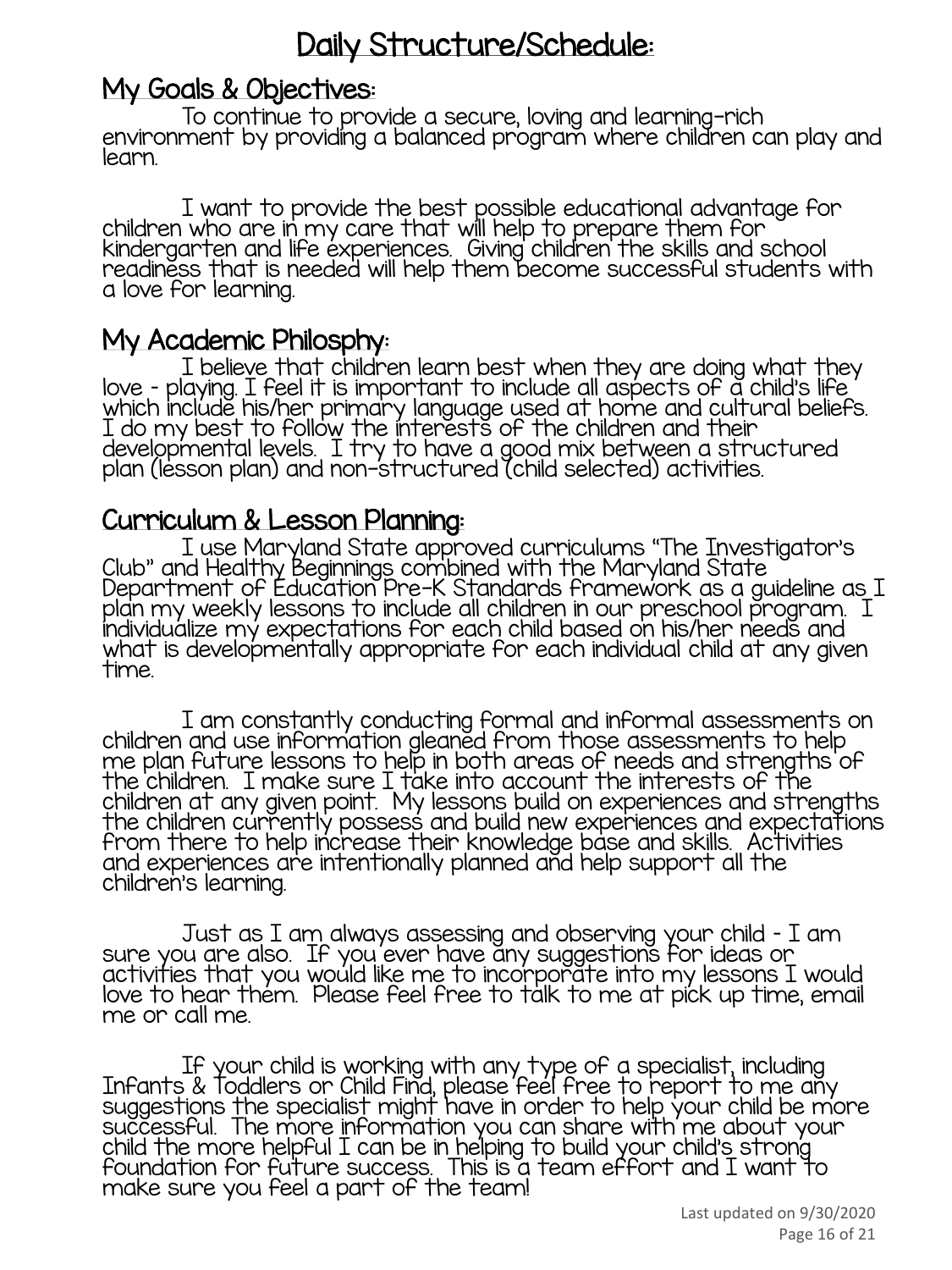I value input and ideas from all my parents. I like to incorporate activities in my daily plans that include activities in your child's primary language or that include a wide variety of cultural activities.

I work with your child in developing a good self-image and positive attitude toward his/her self, develop language and social skills, develop independence, encourage respect and compassion for others, have stimulating learning experiences and help prepare your child for kindergarten. Each day we work on our gross motor and fine motor skills, we work on building language skills, increase thinking and problemsolving skills, develop social skills, and increase his/her general knowledge through everyday play and exploration of their world around them. A lot of days, all this work will not "produce" something you can see, but rest assured your child did learn something here each day!

Your child will work or be offered to work on some sort of art activity each day, but he/she might not necessarily have something to bring home each day. With children it is all about the process and not necessarily the final product.

Child selected activities include the creation station (writing/art), the discovery center (math/science), library, blocks & transportation and dramatic play.

Through all these experiences your child will learn about . . . the alphabet, colors, cooperation, courtesy & manners, enrichment concepts, expressions of emotion – use of words, friendship, independence, numbers, positive self-image, problem-solving skills, respect for himself/herself as well as respect for others, respect for objects & property, responsibilities for tasks & of his/her actions, and shapes.

Caution! Kids at Play Learning Academy participates in "Let's Move Child Care". Children are encouraged to engage in at least 60 minutes of physical activity throughout the day. Activities involving movement are planned for each day as well as free play. In addition to what I plan daily during the fall and spring I also offer a 30 minute sports and fitness program weekly. I have an outside company provide this opportunity for your child(ren). The company provides a safe, fun and age appropriate activity each week. Through structured exercise it helps increase children's motor skills, eye / hand coordination and body balance. They build on skills from week to week and it is great seeing how the children progress each week and improve!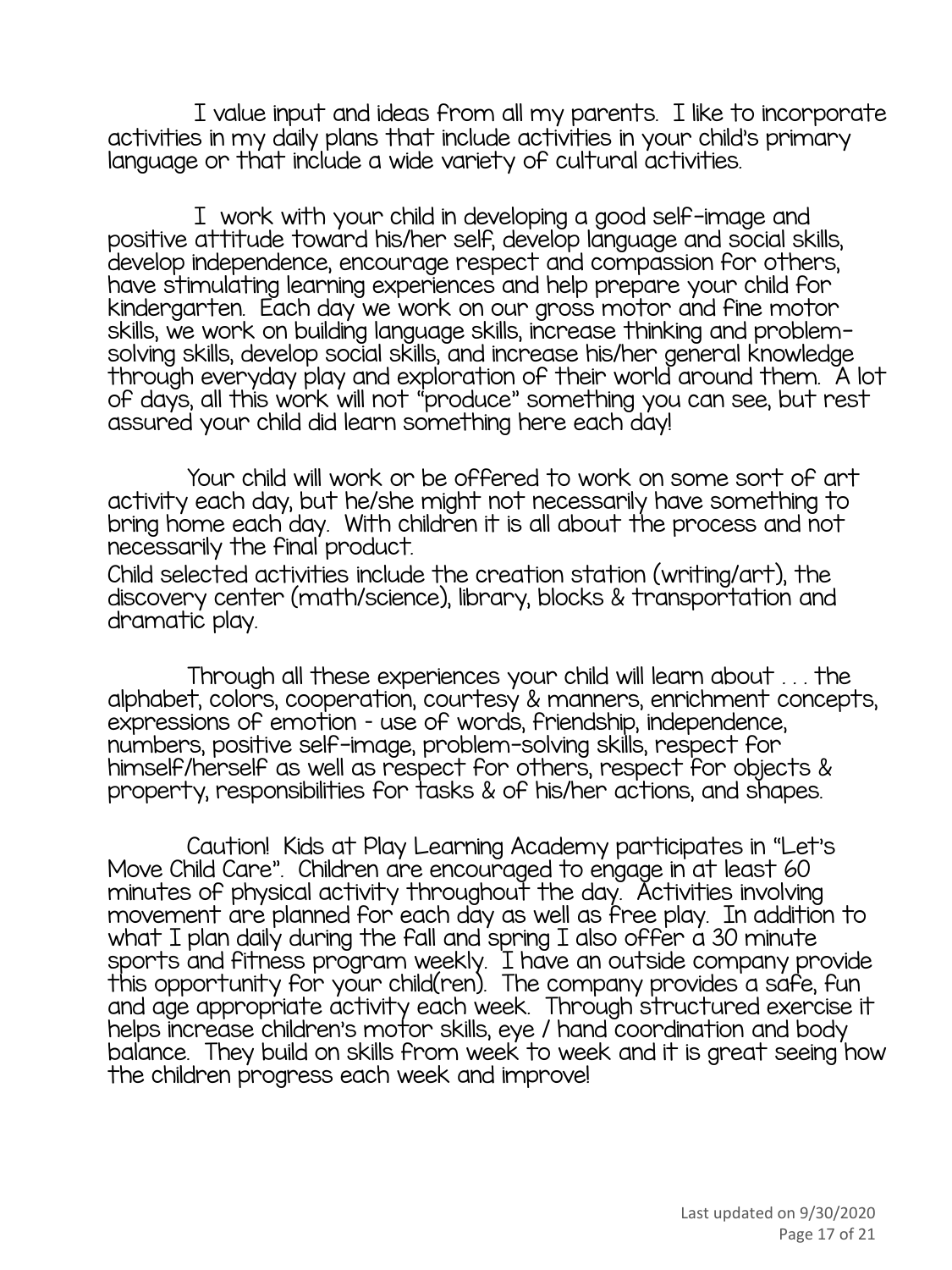# Daily Schedule:

- 8:30-9:00: Arrival & Morning Routine…during the morning routine students are expected to take off his/her shoes, put his/her belongings away, wash his/her hands, sign in, answer the question of the day, say goodbye to his/her family, and pick a table activity. During the table activity students will be learning various literacy, math, science, art and /or fine motor concepts/skills.
- 9:15-9:45: Morning Meeting…during the morning meeting, we review the calendar and schedule, read a book that focuses on our weekly theme and talk about our day. There is a lot of math embedded into our calendar time along with language and literacy during this time. We will use this time to discuss our day and to introduce/model any new centers / activities that are being offered.
- 9:45-10:15: Centers…students are able to choose whatever center they would like to work in, either independently or with a friend. Students are allowed to stay in each center as long as they wish or change to as many centers as they wish during this time. Our centers include creation station (writing and art); discovery center (science and math); library, blocks & transportation and dramatic play. Themed activities are added to the centers every week. Skills and concepts that students are learning during centers are literacy, math, science, art, fine motors, social skills and problem solving.

Small Group... at some point during center time, students will work with me in a smaller group to learn various literacy, math, or science skills and concepts. New games and activities are also introduced / re-introduced at this time to ensure student success.

- 10:15-10:30: Snack…provides many opportunities to explore math concepts and skills along with language and social skills.
- 10:30-11:30: Gross Movement…provides many opportunities to encourage physical fitness…these opportunities will be outside as much as possible! On days when it isn't we will move and groove inside  $\circledcirc$
- 11:30: Dismissal…students will put their shoes and jackets on and get their belongs ready to take home for the day.
- 11:30-12:00: Gross Movement continued…play outside or inside depending on weather and lunch prep needed.
- 12:00-12:30: Lunch!
- 12:30-1:00: Naptime routine…Clean up for nap, read a story and get ready for nap time.
- 1:00-3:00: Nap time!
- 3:00-3:30: Snack time
- 3:30-4:00: Outside & Dismissal

Our preschool day has a mix of student lead, play based and teacher directed lessons and activities. We infuse music & movement and outside play throughout our day and take into account the students' attention span. When possible we will take lessons/activities outside for the students to enjoy.

- This schedule is flexible to meet the needs of all children in care.
- Children with special needs adhere to this schedule as they are able.
- Developmentally appropriate activities are provided as indicated by their individual needs.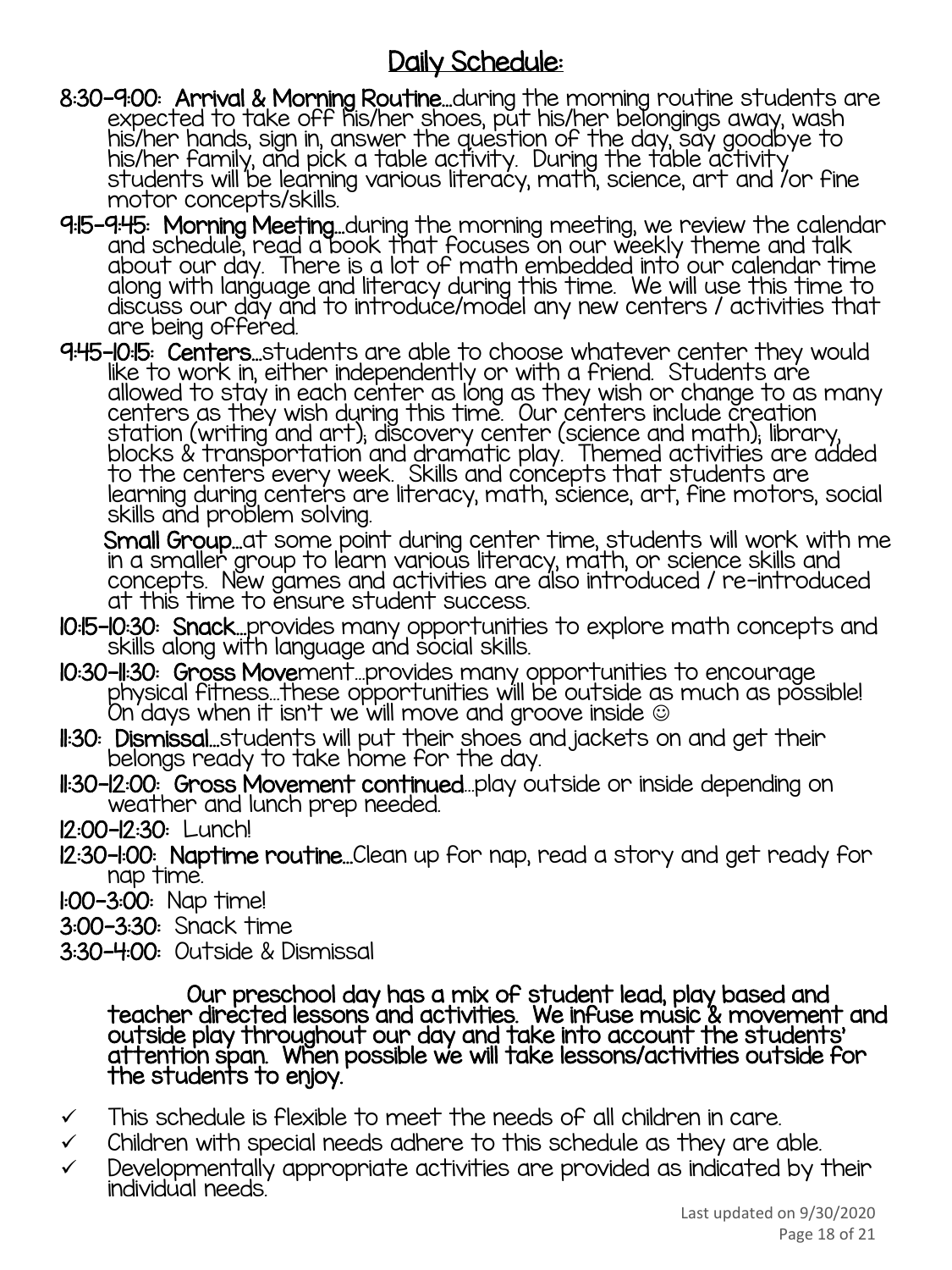#### Child Assessments:

I have been trained to use Maryland State approved Early Learning Assessment Tool to assess students. This is an online assessment program. I\_ assess children within their first 60 days of beginning in my program and then I assess them on a regular basis. The results of these assessments are shared with parents as needed, if I feel an issue needs to be addressed sooner than their conference we will discuss it as soon as it is convenient for both of us. I schedule conferences for each child near their birthday so we can celebrate their successes over the past year and plan goals for their next year. If you have any questions about your child's progress and development at any point and time, please do not hesitate to ask. If I can't discuss it with you at that point we will schedule a time convenient for both of us. In addition to "formal" assessments I will also conduct "informal" assessments such as anecdotal notes, observations, portfolios and developmental milestone checklists.

#### Developmental Screenings:

All children beginning at birth and throughout early childhood reach certain milestones. Routine developmental screenings and assessments are recommended in order to help children grow and reach their full potential. ASQ developmental screenings will be conducted within 30 days of enrollment. An ASQ screening is a quick screening form that I will provide to you to complete at home, you return to me to score and then we will discuss the results. After the initial screening, screenings will be conducted on a semi-annual schedule. Any concerns that parents/guardians may have, as well as myself, in regards to possible developmental delays will be addressed immediately.

#### Early Intervention/Special Education Services:

In an effort to help support your child with any additional support or services that he or she might need I ask that you provide me with a copy of any IFSP or IEP and that you communicate with me any recommendations made by early intervention or special education services so that I, or my staff, can give your child the support and care needed.

#### Snacks:

I am a member of the Child and Adult Care Food Program (CACFP) and follow their meal requirements for each age group to ensure all children are fed a nutritious snacks and lunch as well as water throughout the day.

I serve fresh fruits and vegetables daily in accordance to the CACFP guidelines. I only offer whole grain breads and crackers. Fats, sugar and salt is limited for all children in my program.

If your child requires a special diet due to allergies, medications, and/or cultural or religious beliefs that I can not provide, then it will be the responsibility of the parent to provide a well balanced snack for their child. Please no junk food, soda, gum etc.

#### Media & Computer Policy:

There is no screen time for children under two years of age. There is limited use of tablets and computers for children older than 2 years and older. Children are only permitted to view and engage in programs that relate to learning experiences.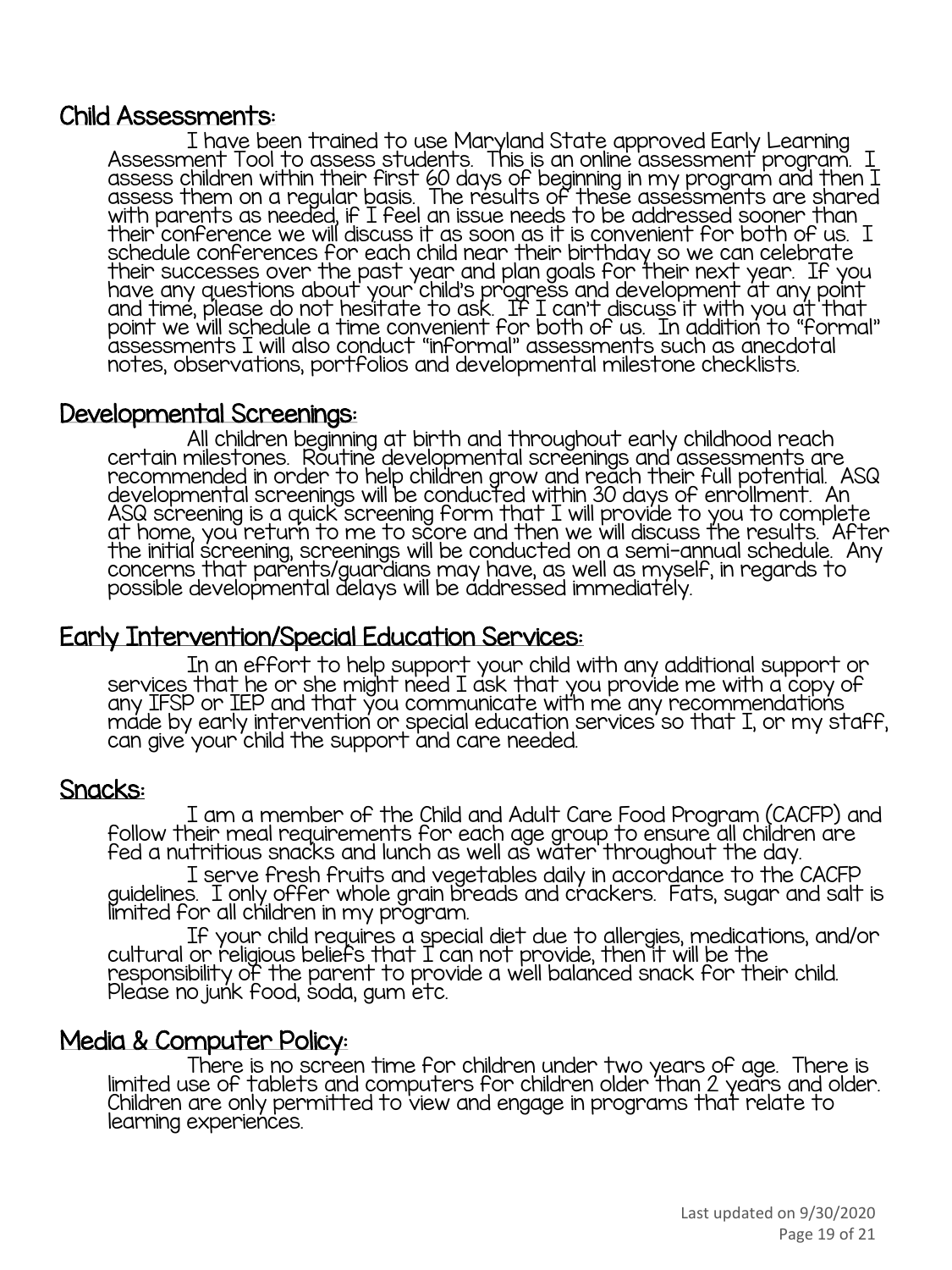# Media & Computer Policy:

There is no screen time for children under two years of age. There is limited use of tablets and computers for children older than 2 years and older. Children are only permitted to view and engage in programs that relate to learning experiences.

## Scholastic Reading Club:

Each month I will send home Scholastic book orders. Please do not feel obligated to buy anything. There are two ways you can order books. You can go online and place your order online. You will need to set up an account at scholasticbookclub.com and enter our classroom code which is HM8NT or you can order books using the paper form on the catalog I give you. If you are using the paper form please make checks payable to "Scholastic". The completed paper orders need to be turned into me. Once the orders are submitted it usually takes about two weeks to receive the books.

## Child Abuse/Neglect:

It is the law and also my responsibility as an educator to report any case of suspected or known child abuse (physical, sexual, emotional, and verbal) or neglect to local law enforcement and Child Protective Services. Included in abuse or neglect would be unsafe transportation situations which would include a parent/guardian transporting a child(ren) under the influence of alcohol or drugs; or fails to use an appropriate car seat. If, in my opinion, a child cannot be safely transported from my home, I will ask the parent not to transport the child and I will proceed to contact someone else listed on the child's emergency card authorized to pick up the child. If the parent or guardian refuses to agree, and insists on transporting the child, I am required immediately to call the police to report the unsafe driving situation.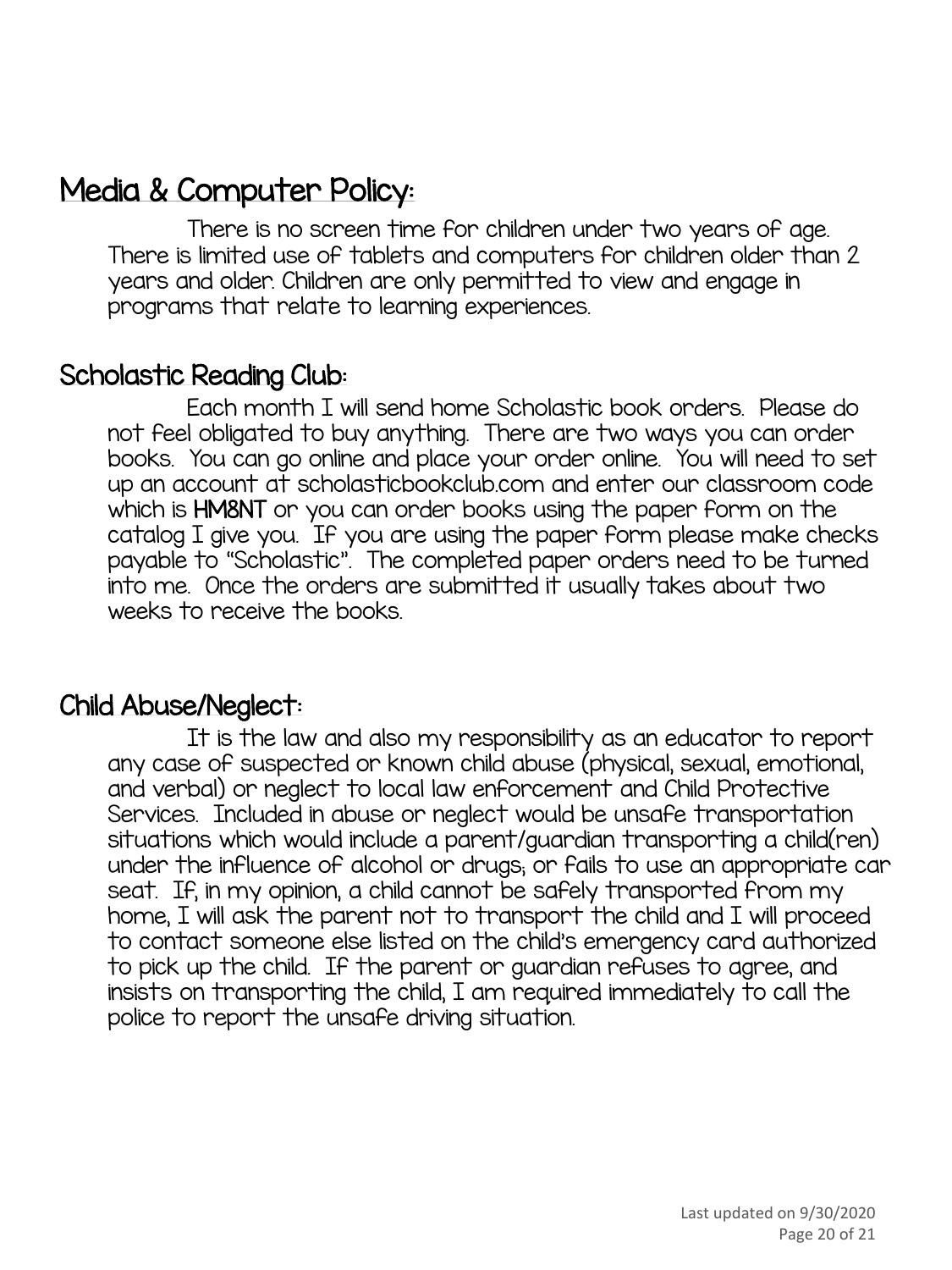# Just Playing

When I am building in the block room, please don't say I'm "just playing". For you see, I'm learning as I play, about balance and shapes. Who knows, I may be an architect someday.

When I'm getting all dressed up, setting the table, caring for the babies, don't get the idea I'm "just playing". For, you see, I'm learning as I play; I may be a mother or a father someday.

When you see me up to my elbows in paint or standing at an easel, or molding and shaping clay, please don't let me hear you say, "He is just playing". For, you see, I'm learning as I play. I'm expressing myself and being creative. I may be an artist or an inventor someday.

When you see me sitting in a chair "reading" to an imaginary audience, please don't laugh and think I'm "just playing". For, you see, I'm learning as I play. I may be a teacher someday.

When you see me combing the bushes for bugs, or packing my pockets with choice things I find, don't pass it off as "just play". For you see, I'm learning as I play. I may be a scientist someday.

When you see me engrossed in a puzzle or some "plaything" at my school, please don't feel the time is wasted in "play". For, you see, I'm learning as I play. I'm learning to solve problems and concentrate. I may be in business someday.

When you see me cooking or tasting foods, please don't think that because I enjoy it, it is "just play". I'm learning to follow direction and see differences. I may be a cook someday.

When you see me learning to skip, hop, run and move my body, please don't say I'm "just playing". For, you see, I'm learning as I play. I'm learning how my body works. I may be a doctor, nurse or athlete someday.

When you ask me what I've done at school today, and I say, "I just played", please don't misunderstand me. For you see, I'm learning as I play. I'm learning to enjoy and be successful in my work. I'm preparing for tomorrow. Today, I am a child and my work is play.

~author unknown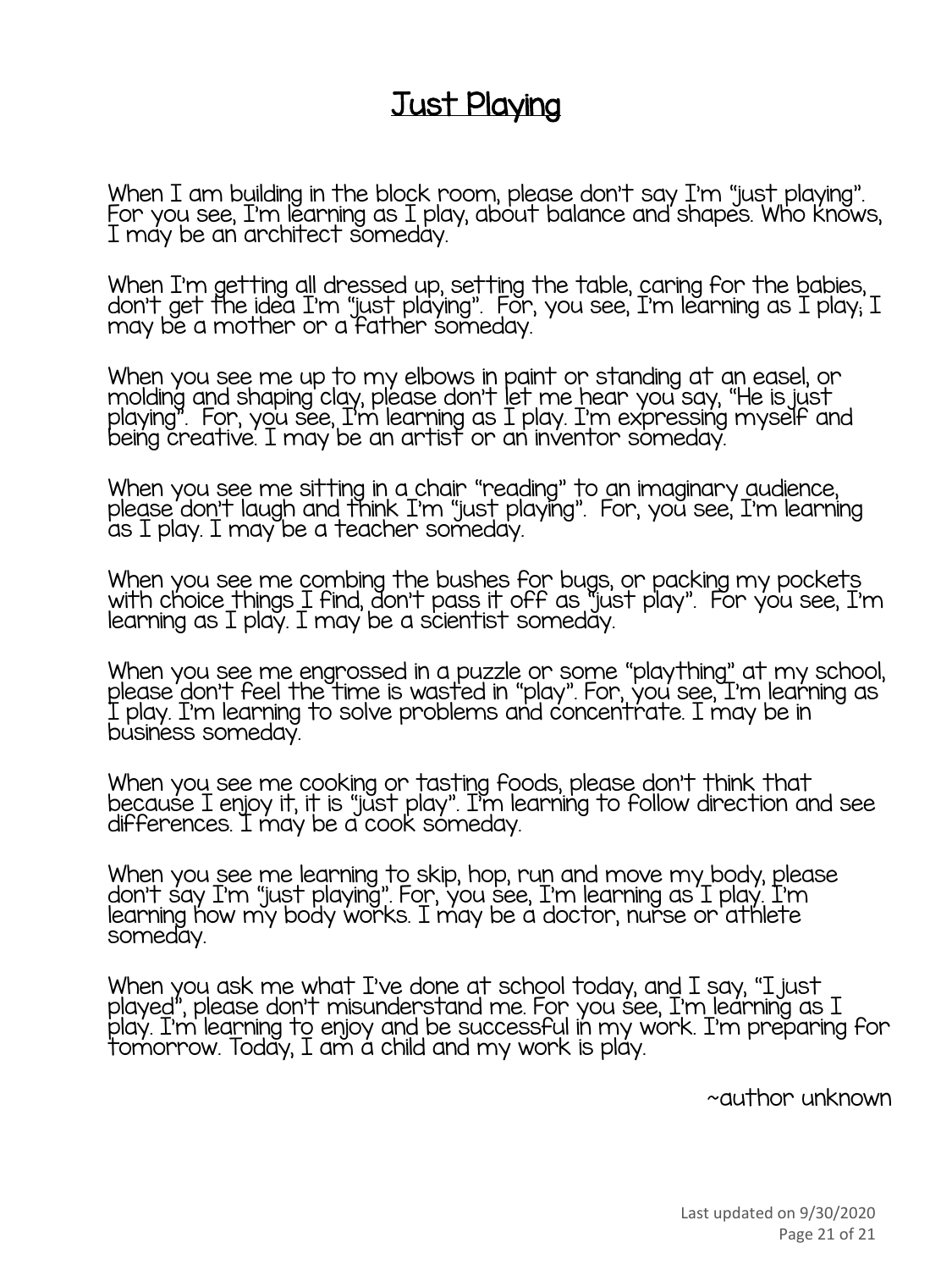# Caution! Kids At Play Learning Academy Policy & Financial Agreement Contract

This contract is made between \_\_\_\_\_\_\_\_\_\_\_\_\_\_\_\_\_ and

\_\_\_\_\_\_\_\_\_\_\_\_\_\_\_\_\_\_ and Andrea L. Campbell dba Caution! Kids At Play Learning Academy for the

2020-2021 Preschool Year for

\_\_\_\_\_\_\_\_\_\_\_\_\_\_\_\_\_\_\_\_\_ (child's name)

I agree to pay the registration fee of \$100 per year at the time of enrollment and

I agree to pay the preschool fees of \$\_\_\_\_\_\_\_ per week. I understand that tuition fees are due on Mondays regardless of my child's attendance.

- \_\_\_\_\_ My child will attend the AM Preschool Program from 8:30 am – 11:30 am Monday – Thursday.
- \_\_\_\_\_ My child will attend the AM Preschool Program from 8:30 am – 11:30 am on the following contracted days

\_\_\_\_\_\_\_\_\_\_\_\_\_\_\_\_\_\_\_\_\_\_\_\_\_\_\_\_\_\_\_\_\_\_\_\_\_\_\_\_\_\_\_.

\_\_\_\_\_ My child will attend the full day Preschool Program from 8:30 am – 4:00 pm Monday – Thursday.

\_\_\_\_\_ My child will attend the full day Preschool Program from 8:30 am – 4:00 pm on the following contracted days